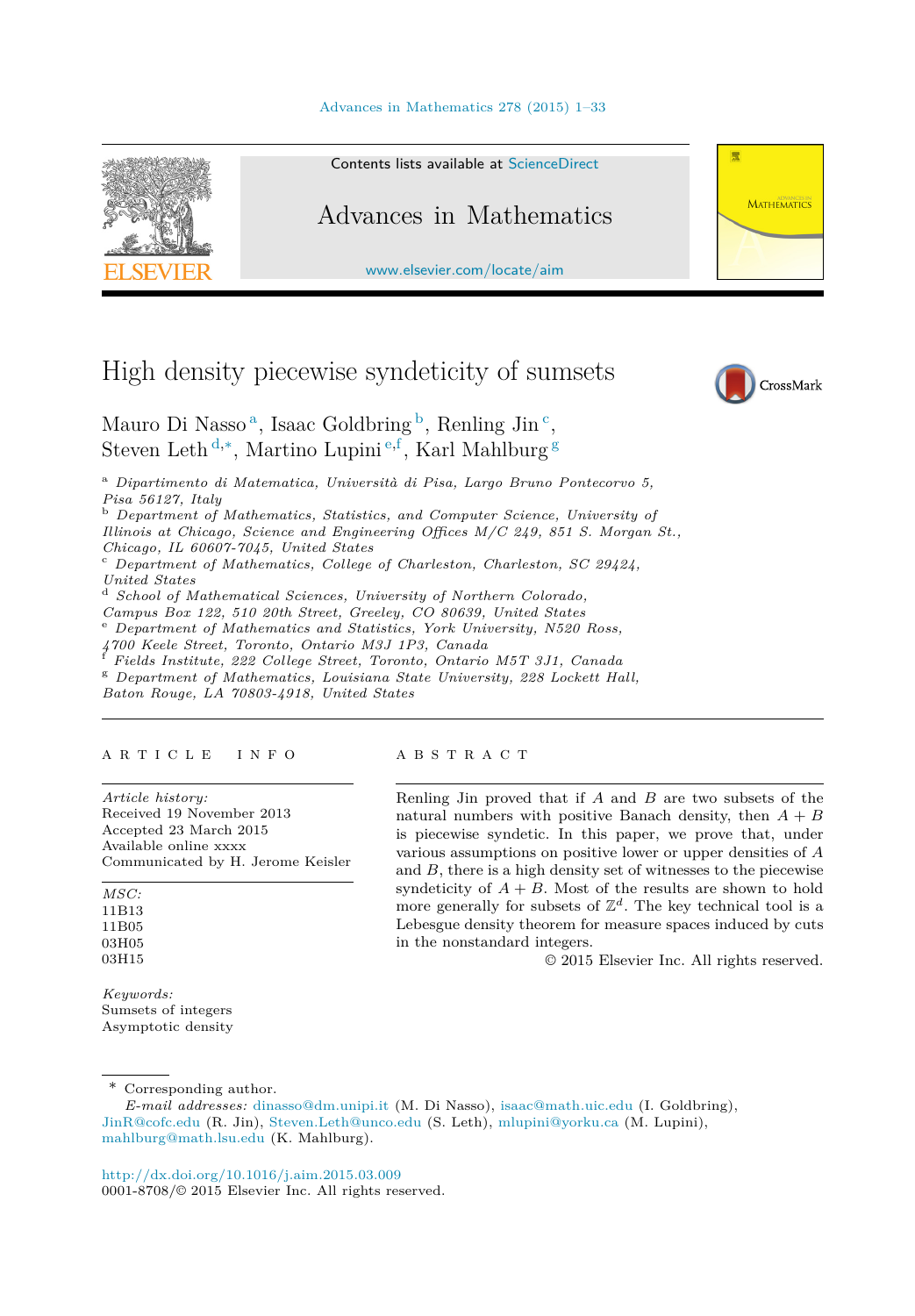# <span id="page-1-0"></span>1. Introduction and preliminaries

#### *1.1. Sumsets and piecewise syndeticity*

The earliest result on the relationships between density of sequences, sum or difference sets, and syndeticity is probably Furstenberg's theorem mentioned in [7, [Proposition](#page-32-0) [3.19\]:](#page-32-0) If *A* has positive upper Banach density, then *A* − *A* is syndetic, i.e. has bounded gaps. The proof of the theorem is essentially a pigeonhole argument.

In  $[9]$  Jin shows that if *A* and *B* are two subsets of N with positive upper Banach densities, then  $A + B$  must be piecewise syndetic, i.e. for some  $m, A + B + [0, m]$  contains arbitrarily long intervals. Jin's proof uses nonstandard analysis. In [\[11\],](#page-32-0) this result is extended to abelian groups with tiling structures. In  $[9,11]$  the question as to whether this result can be extended to any countable amenable group is posed, and in [\[2\]](#page-32-0) a positive answer to the above question is proven. It is shown that if *A* and *B* are two subsets of a countable amenable group with positive upper Banach densities, then  $A \cdot B$  is piecewise Bohr, which implies piecewise syndeticity. In fact, a stronger theorem is obtained in the setting of countable abelian groups: A set *S* is piecewise Bohr if and only if *S* contains the sum of two sets *A* and *B* with positive upper Banach densities. Jin's theorem was generalized to arbitrary amenable groups in [\[5\].](#page-32-0) At the same time, several new proofs of the theorem in [\[9\]](#page-32-0) have appeared. For example, an ultrafilter proof is obtained in [\[1\].](#page-32-0) A more quantitative proof that includes a bound based on the densities is obtained in  $[4]$ by nonstandard methods, and in [\[3\]](#page-32-0) by elementary means.

However, there has not been any progress on extending the theorem in [\[9\]](#page-32-0) to lower asymptotic density or upper asymptotic density instead of upper Banach density. Of course, if *A* and *B* have positive lower (upper) asymptotic densities then they have positive Banach density, so  $A + B$  must be piecewise syndetic. In this paper we show that there is significant uniformity to the piecewise syndeticity in the sense that there are a large density of points in the sumset with no gap longer than some fixed *m*. Furthermore, this can be extended to all finite dimensions. Specifically we show the following:

**Theorem 1.** *Suppose that A and B are subsets of*  $\mathbb{Z}^d$ *. For*  $m, k \in \mathbb{N}$ *, set* 

$$
S_{m,k}(A,B) := \{ z \in \mathbb{Z}^d \; : \; z + [-k,k]^d \subseteq A + B + [-m,m]^d \}.
$$

*Then:*

1. *If A has positive upper density α and B has positive Banach density, then there exists an m such that, for all*  $k$ *,*  $S_{m,k}(A, B)$  *has upper density at least*  $\alpha$  *[\(Theorem 14\)](#page-15-0).*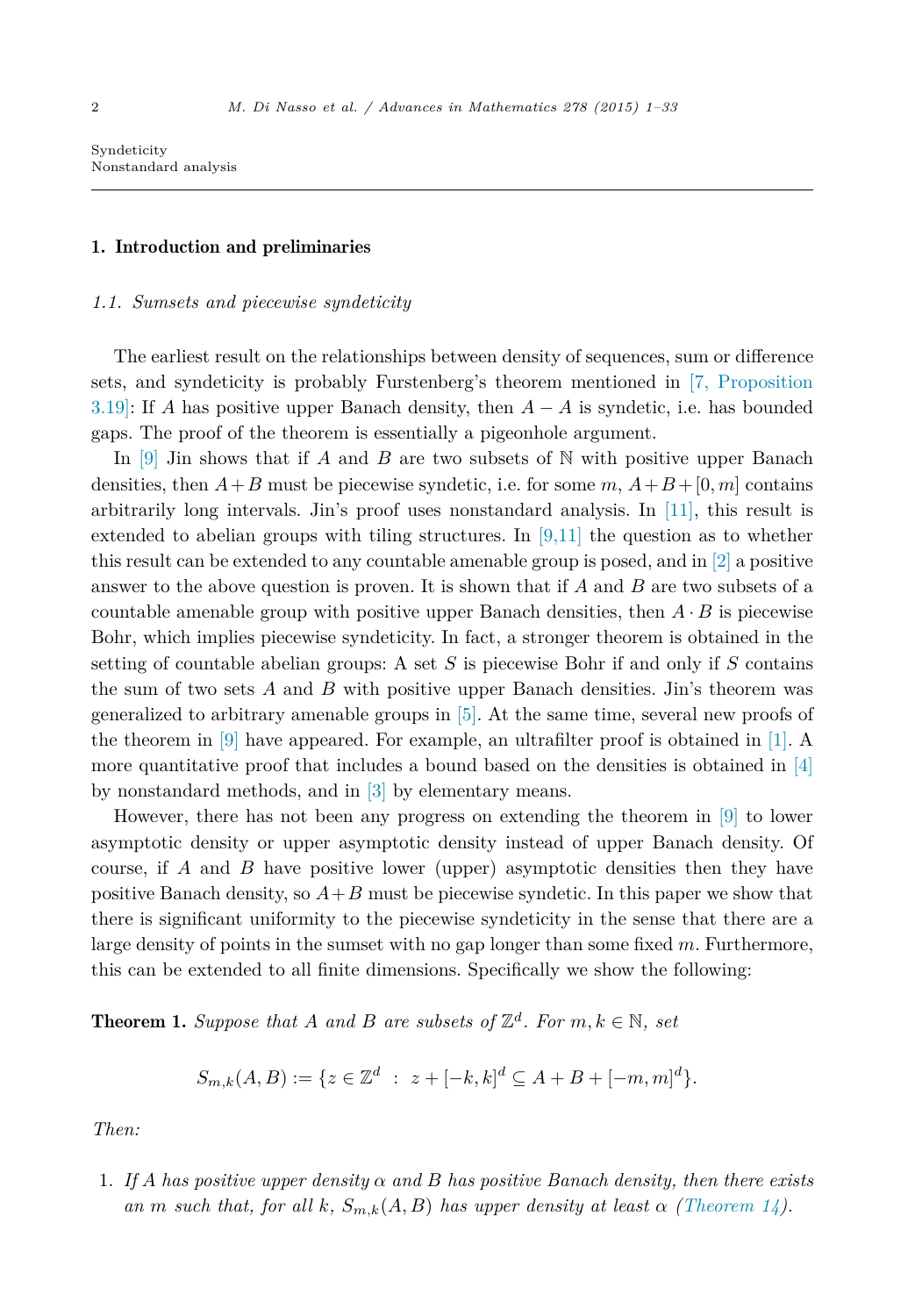- 2. *If A has positive lower density α and B has positive Banach density, then for any*  $\epsilon > 0$ , there exists an m such that, for all k,  $S_{m,k}(A, B)$  has lower density at least  $\alpha - \epsilon$  *[\(Theorem 19\)](#page-18-0).*
- 3. Assuming the dimension  $d = 1$ , if A has positive lower density  $\alpha$ , and B has positive lower density  $\beta$ , then there exists an m such that, for all k,  $S_{m,k}(A, B)$  has upper *density at least* min( $\alpha + \beta$ , 1) *[\(Theorem 22\)](#page-24-0).*

We also show how the results in parts  $(1)$  and  $(2)$  of the previous theorem are optimal, that is, one cannot necessarily find *m* such that, for all  $k$ ,  $S_{m,k}(A, B)$  has (upper or lower) density at least  $\alpha$ . In part (3), we actually show something a bit stronger and the proof uses Mann's theorem in an integral way.

The nonstandard methods used in this paper include a new Lebesgue density theorem for "cuts" in the nonstandard integers. In  $[13]$  a quasi-order-topology, with respect to each additive cut, was defined on a hyperfinite interval [0*, H*] of integers. Motivated by the duality<sup>1</sup> of the ideal of null sets and the ideal of meager sets of real numbers, and the fact that the sum of two sets with positive Lebesgue measure can never be meager (because it always contains a non-empty open interval), a question was raised in [\[13\]:](#page-32-0) Is the sum of any two sets with positive Loeb measure in a hyperfinite interval [0*, H*] non-meager in the sense of the quasi-order-topology? A positive answer to the question above led to Jin's result about piecewise syndeticity. Here we study these cuts in *d* dimensions and prove the following result: If  $H \in \mathbb{N}\backslash\mathbb{N}$ , *U* is a subset of [1, *H*] that is closed under addition,  $\mathcal{U} = (-U) \cup \{0\} \cup (U)$ , and *E* is an internal subset of  $[-H, H]^d$ then almost all points *x* in  $E + U^d$  are points of density in the sense that

$$
\liminf_{\nu>U} \mu_{x+[-\nu,\nu]^d} \left( \left( E + \mathcal{U}^d \right) \cap \left( x + [-\nu,\nu]^d \right) \right) = 1,
$$

or, equivalently, to clarify the meaning of lim inf in this setting:

$$
\sup_{\xi>U} \inf_{U<\nu<\xi} \mu_{x+[-\nu,\nu]^d} \left( \left( E + \mathcal{U}^d \right) \cap \left( x + [-\nu,\nu]^d \right) \right) = 1,
$$

where  $\mu_{x+[-\nu,\nu]^d}$  is the Loeb measure on  $x+[-\nu,\nu]^d$ . Here, as in the rest of the paper, when we write that an element is greater than an initial segment we mean that it is larger than every element in that segment. For example  $U < \nu$  means that for all  $u \in U$ ,  $u < v$ . We use the density theorem above in the case that  $U = N$  to obtain many of the aforementioned standard results. In Section [2](#page-6-0) we introduce the notion of "points of density" of a set and "points of syndeticity" of a set in nonstandard models of the natural numbers, and state the version of the Lebesgue density theorem needed for the standard

<sup>&</sup>lt;sup>1</sup> The ideal of null sets  $N$  is the collection of all subsets of R with Lebesgue measure 0 and the ideal of meager sets  $M$  is the collection of all meager subsets of  $\mathbb{R}$ , where a set is called meager if it is a countable union of nowhere dense sets. N and M are dual ideals in the sense that  $\mathbb R$  is the union of a meager set and a null set.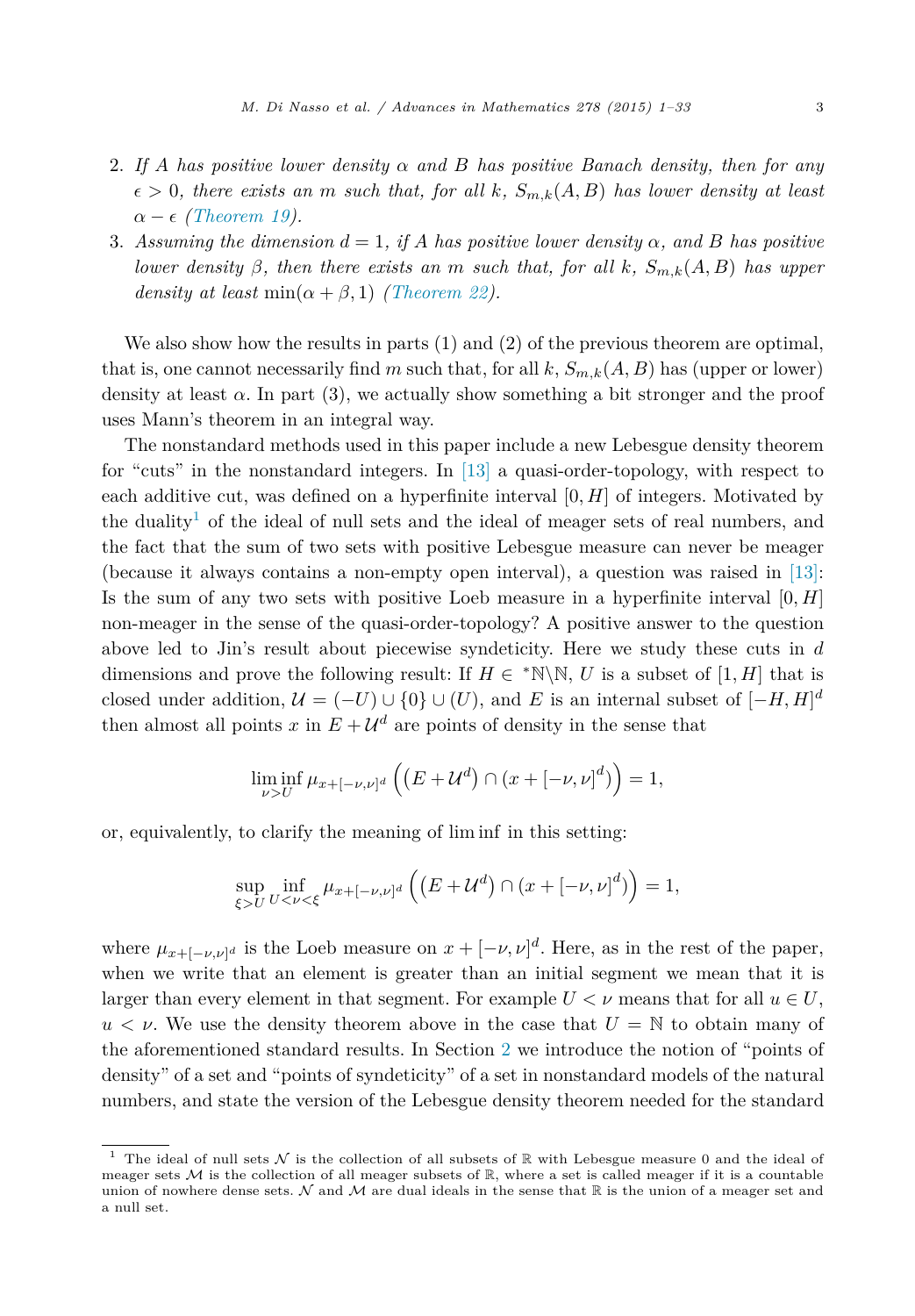results in this paper (although the proof is deferred to Section  $6$ ). The main result proved in this section is [Theorem 8](#page-10-0) which states that the sum of a point of density of an internal set *X* and a point of density of an internal set *Y* must be a point of syndeticity of the sumset  $X + Y$ . These results together imply a sort of "monad version" of Jin's theorem. In the next three sections we prove the three parts of [Theorem 1.](#page-1-0)

In Section [6](#page-27-0) we prove a version of the Lebesgue density theorem that applies to all additive cuts in the nonstandard model. This theorem implies the version used for the standard results in this paper as a special case.

A word about notation: In an effort to clarify standard vs. nonstandard sets and elements, we will reserve  $H, I, J, K, L, M, N$  for infinite hypernatural numbers, while  $\nu, \xi, \zeta$  will denote (possibly standard) hypernatural numbers; Lower case letters denote elements of  $\mathbb{Z}$  or  $\mathbb{Z}^d$  and their nonstandard extensions; A and B will be reserved for standard subsets of N (we do not include 0 in N), Z, or  $\mathbb{Z}^d$ ; *E*, *R*, *S*, *T*, *X* and *Y* will be used for subsets of  $^*{\mathbb{Z}}^d$ , with *E* only used for internal sets. If  $(a_n)_{n\in\mathbb{N}}$  is a sequence, and *ν* is an infinite hypernatural number, we denote by  $a<sub>ν</sub>$  the value at  $\nu$  of the nonstandard extension of the sequence  $(a_n)_{n\in\mathbb{N}}$ . We use  $\mu$  for measure, d for density functions, and *d* for dimension. Here the values of *d* are only natural numbers. Despite these conventions the location of elements and sets is usually noted at the time, at the risk of redundancy, but in the interest of clarity.

# *1.2. Standard concepts of density and structure on sequences*

In this paper we consider the following notions of density for a subset A of  $\mathbb{Z}^d$ :

• the *lower (asymptotic) density*

$$
\underline{\mathbf{d}}(A) := \liminf_{n \to \infty} \frac{|A \cap [-n, n]^d|}{(2n+1)^d};
$$

• the *upper (asymptotic) density*

$$
\bar{d}(A) := \limsup_{n \to \infty} \frac{|A \cap [-n, n]^d|}{(2n+1)^d};
$$

• the *Schnirelmann density*

$$
\sigma(A) := \inf_n \frac{|A \cap [-n, n]^d|}{(2n+1)^d};
$$

• the *(upper) Banach density*

$$
BD(A) := \lim_{n \to \infty} \sup_{x \in \mathbb{Z}^d} \frac{|A \cap (x + [-n, n]^d)|}{(2n + 1)^d}.
$$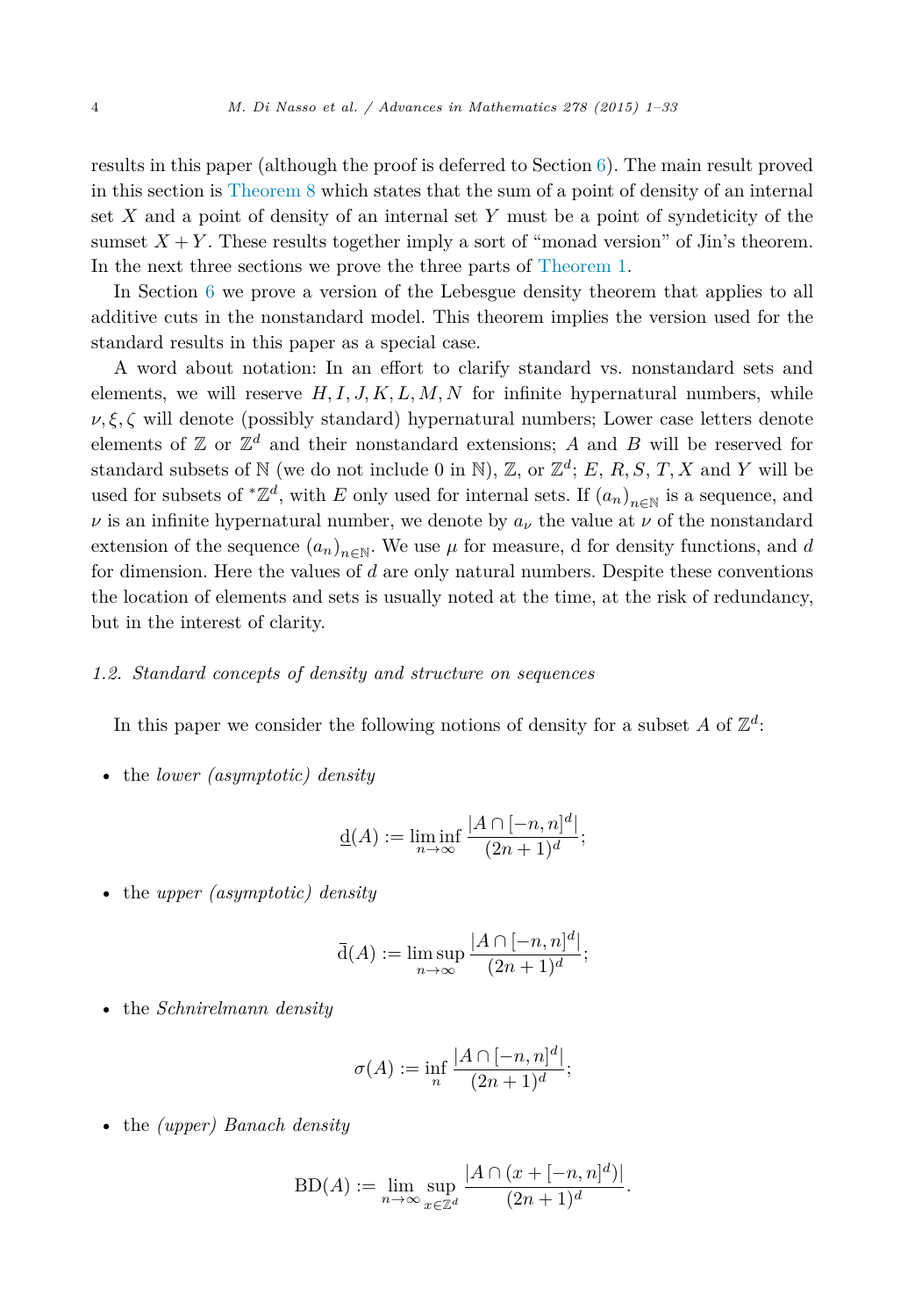In the particular case of  $d = 1$  these are the usual notions of density for sequences of integers. It follows immediately from the definition that for any  $\epsilon > 0$  there exists an  $m \in \mathbb{N}$  such that

$$
\sigma(A \cup [-m, m]^d) \ge \overline{\mathrm{d}}(A) - \epsilon.
$$

Moreover it is useful to note that if  $BD(A) > 0$  then for any  $\epsilon > 0$  there exists  $m \in \mathbb{N}$ such that

$$
BD(A + [-m, m]^d) > 1 - \epsilon.
$$

When  $d = 1$  this is the content of Theorem 3.8 in [\[8\].](#page-32-0)

We will refer to the following combinatorial notions of largeness for a subset A of  $\mathbb{Z}^d$ :

- *A* is *syndetic* iff there exists  $m \in \mathbb{N}$  such that  $A + [-m, m]^d = \mathbb{Z}^d$ ;
- *A* is *thick* iff there are arbitrarily large hypercubes completely contained in *A*, i.e. for all  $k \in \mathbb{N}$  there exists  $z \in \mathbb{Z}^d$  such that

$$
z + [-k, k]^d \subseteq A;
$$

• *A* is *piecewise syndetic* iff there exists  $m \in \mathbb{N}$  such that  $A + [-m, m]^d$  is thick, i.e. for all  $k \in \mathbb{N}$  there exists  $z \in \mathbb{Z}^d$  such that

$$
z + [-k, k]^d \subseteq A + [-m, m]^d.
$$

Thus, *A* is piecewise syndetic iff it is the intersection of a syndetic set and a thick set.

While defining the densities on sets of the form  $[-n, n]^d$  is natural, all of our results involving the notion of upper or lower syndeticity can be easily adapted to the setting where one considers arbitrary Følner sequences. Of particular interest for all of our results is the case in which  $d = 1$  where the interval  $[-n, n]$  is replaced by  $[1, n]$ . This is the classical setting for the study of densities of subsets of natural numbers. To underscore the importance of that case and to improve clarity, almost all of our examples are specific to this case, although all theorems and proofs will be given in *d* dimensions wherever possible.

It is not difficult to show that  $BD(A) = 1$  iff *A* is thick; more precisely, if for some *k* ∈ N every cube  $z + [-k, k]^d$  is not contained in *A*, then BD(*A*) ≤  $\frac{(2k+1)^d-1}{(2k+1)^d}$ . On the other hand, for every  $r < 1$  there exist sets of lower density at least  $r$  that are not piecewise syndetic. Indeed, if *n* is sufficiently large and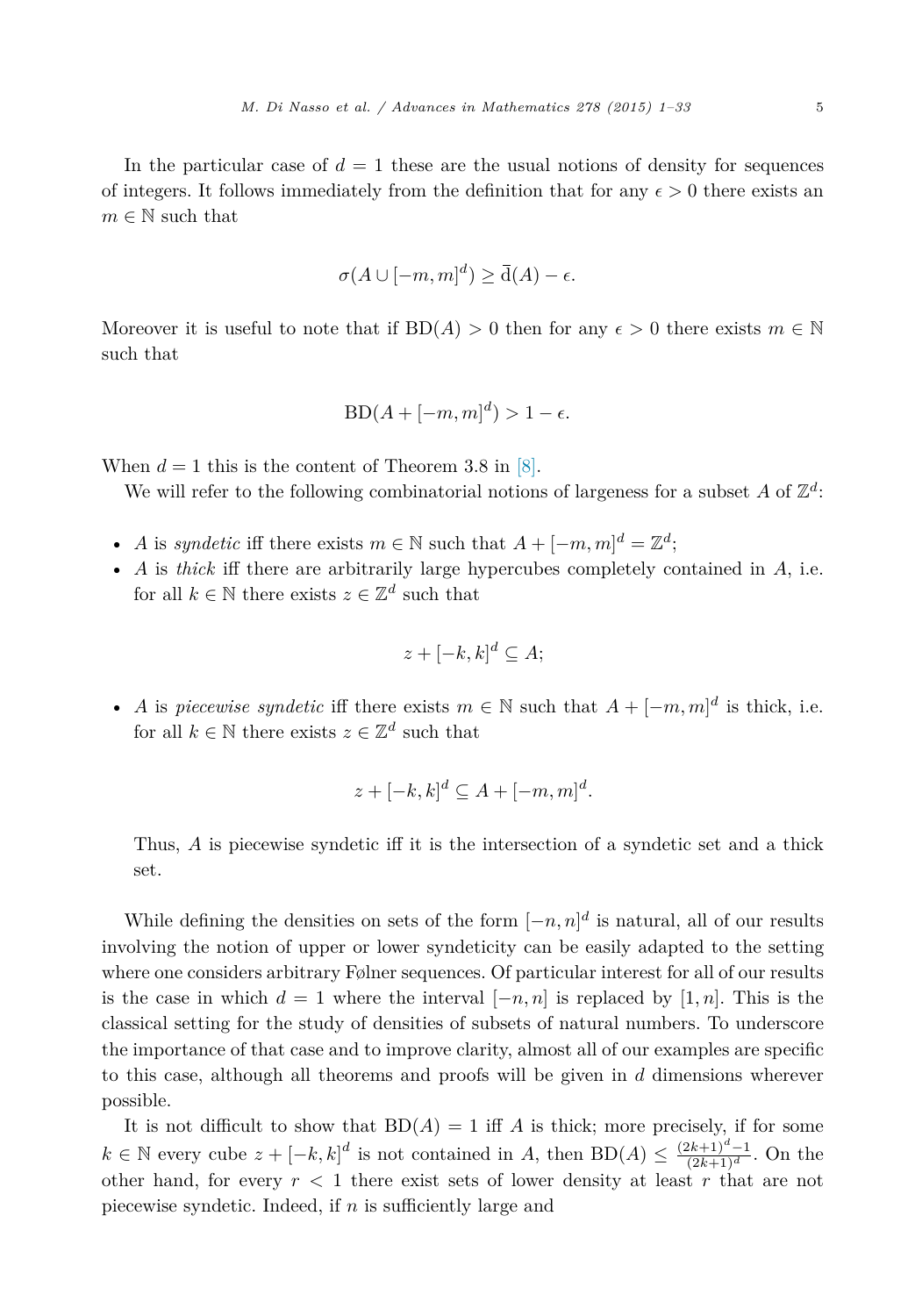$$
B = \bigcup_{j=n}^{\infty} \bigcup_{x \in \mathbb{Z}^d \setminus \{0\}} \left( (j!)x + [1, (j-1)!]^d \right),
$$

<span id="page-5-0"></span>then  $\mathbb{Z}^d \backslash B$  is an example of such a set.

#### *1.3. Nonstandard preliminaries*

We use *nonstandard analysis* to derive our results and we assume that the reader is familiar with elementary nonstandard arguments. For an introduction to nonstandard methods aimed specifically toward applications to combinatorial number theory see [\[10\].](#page-32-0) Throughout this paper, we always work in a countably saturated nonstandard universe.

We make extensive use of the concept of Loeb measure. Here we will always be starting with the counting measure on some internal subset  $E$  of  $[-H, H]^d$  where  $H$  is some element in <sup>\*</sup>N\N. Often *E* itself is  $[-H, H]^d$ , but it may also be a set of the form  $x + [-J, J]^d$  where  $x \in \mathbb{Z}^d$  and  $J \in {^*N \setminus \mathbb{N}}$ . For every internal *D* contained in *E*, the measure of *D* relative to *E* is defined to be  $\mu_E(D) := \text{st}(\frac{|D|}{|E|})$ , where st is the standard part mapping. This defines a finitely additive measure on the algebra of internal subsets of *E*, which canonically extends to a countably additive probability measure on the *σ*-algebra of *Loeb measurable* subsets of *E*, and we will also write *µ<sup>E</sup>* for this extension. If *D* is defined on a larger set than *E* then we will write simply  $\mu_E(D)$  for  $\mu_E(D \cap E)$ .

We will make frequent use of the well-known proposition below, which gives nonstandard equivalents for the standard density properties. Proofs are included for convenience.

**Proposition 2.** If A is a subset of  $\mathbb{Z}^d$  then we have the following nonstandard equivalents *of the standard asymptotic densities:*

- 1. *if*  $\overline{d}(A) \ge \alpha$  *then for* all  $K \in \mathbb{N} \setminus \mathbb{N}$  *there exists* an  $H \in \mathbb{N} \setminus \mathbb{N}$  *such that*  $H < K$  *and*  $\mu_{[-H,H]^d}({^*\!A}) \geq \alpha$ *. Conversely, if there exists*  $H \in {^*\!N\backslash \mathbb{N}}$  *such that*  $\mu_{[-H,H]^d}({^*\!A}) \geq \alpha$ *then*  $\overline{d}(A) > \alpha$ *;*
- 2.  $\underline{d}(A) \ge \alpha$  *iff for all*  $H \in {^*\mathbb{N}} \backslash \mathbb{N}$   $\mu_{[-H,H]^d}({^*A}) \ge \alpha$ ;
- 3. *if*  $BD(A) \ge \alpha$  *then for all*  $K \in \mathbb{N} \setminus \mathbb{N}$  *there exists*  $J \in [0, K] \setminus \mathbb{N}$  *and*  $x \in [-K, K]^d$ *such that*  $\mu_{x+[-J,J]^d}({^*A}) \geq \alpha$ *. Conversely if there exists*  $J \in {^*N\N}$  *and*  $x \in {^*Z^d}$  *such that*  $\mu_{x+[-J,J]^d}({^*A}) \ge \alpha$ *, then*  $BD(A) \ge \alpha$ *.*

# Proof.

1. If  $\bar{d}(A) \ge \alpha$  then there exists a sequence  $n_i \to \infty$  such that for all  $i \in \mathbb{N}$ 

$$
\frac{|A \cap [-n_i, n_i]^d|}{(2n_i+1)^d} \ge \alpha - \frac{1}{i}.
$$

Pick an infinite hypernatural number *J* such that  $n_J < K$ , and observe that  $\mu_{[-n_J,n_J]}(*A) \geq \alpha$ . Conversely suppose that there exists an  $H \in *N\\mathbb{N}$  such that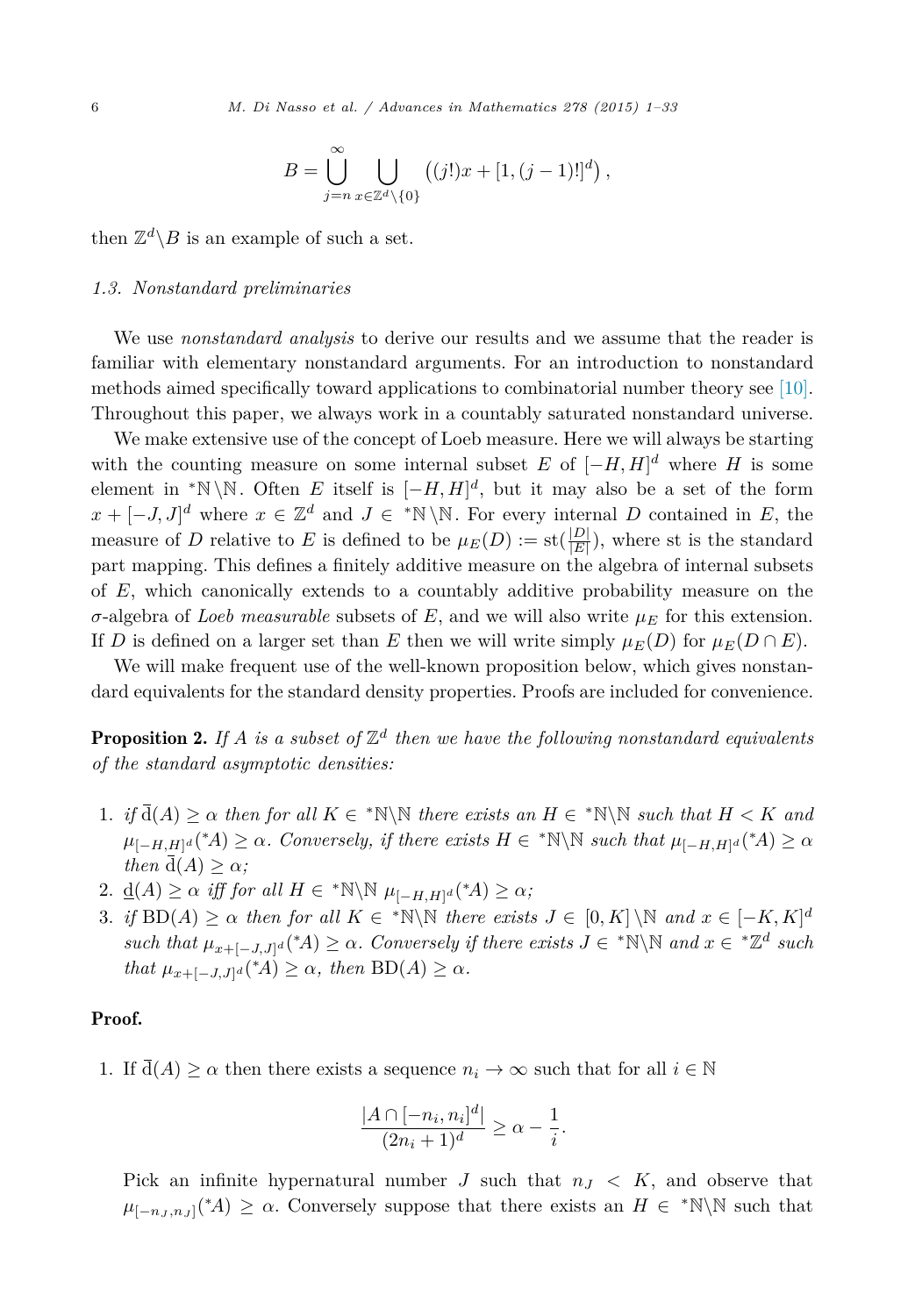<span id="page-6-0"></span> $\mu_{[-H,H]^d}(*A) \ge \alpha$ . Given any  $\epsilon > 0$  and any  $m \in \mathbb{N}$  one can deduce by transfer that there is a natural number  $n > m$  such that

$$
\frac{|A \cap [-n, n]^d|}{(2n+1)^d} \ge \alpha - \epsilon.
$$

Therefore  $\overline{d}(A) > \alpha$ .

2.  $\underline{d}(A) \ge \alpha$  iff for any  $\epsilon > 0$  there exists  $n_{\epsilon} \in \mathbb{N}$  such that for all  $n > n_{\epsilon}$ 

$$
\frac{|A \cap [-n, n]^d|}{(2n+1)^d} \ge \alpha - \epsilon.
$$

By transfer, this is true iff for all  $H \in \mathbb{N} \setminus \mathbb{N}$  and every standard  $\epsilon > 0$ 

$$
\frac{|{}^{\ast}A \cap [-H,H]^d|}{(2H+1)^d} \ge \alpha - \epsilon,
$$

which is equivalent to  $\mu_{[-H,H]^d}({^*A}) \ge \alpha$ .

3. If  $BD(A) \ge \alpha$  then there exists a sequence  $j_i$ , with  $j_i \to \infty$  and points  $x_i \in \mathbb{Z}^d$  such that for all  $i \in \mathbb{N}$ 

$$
\frac{|A \cap (x_i + [-j_i, j_i]^d)|}{(2j_i + 1)^d} \ge \alpha - 1/i.
$$

We can pick an infinite hypernatural number *L* such that  $j_L < K$  and  $x_L < K$ . We may now let  $J = j_L$  and  $x = x_L$ . Conversely if there exist  $J \in {}^* \mathbb{N} \setminus \mathbb{N}$  and  $x \in {}^* \mathbb{Z}^d$ such that  $\mu_{x+[-J,J]^d}$  (\*A)  $\geq \alpha$ , then given any  $\epsilon > 0$  and any  $m \in \mathbb{N}$  one can deduce by transfer that there is are natural numbers  $j$  and  $x$  such that  $j > m$  and

$$
\frac{|A \cap (x + [-j, j]^d)|}{(2j + 1)^d} \ge \alpha - \epsilon.
$$

This witnesses the fact that  $BD(A) \geq \alpha$ .  $\square$ 

# 2. Points of density

If *E* is an internal subset of  $^{\ast} \mathbb{Z}^{d}$  and  $x \in \mathbb{Z}^{d}$  define

$$
d_E(x) = \liminf_{\nu > \mathbb{N}} \mu_{x + [-\nu, \nu]^d} \left( \left( E + \mathbb{Z}^d \right) \cap \left( x + [-\nu, \nu]^d \right) \right)
$$
  
= 
$$
\sup_{H > \mathbb{N}} \inf_{\mathbb{N} < \nu < H} \mu_{[-\nu, \nu]^d} \left( \left( (E - x) + \mathbb{Z}^d \right) \cap \left[ -\nu, \nu \right]^d \right)
$$

*.*

**Definition 3.** If  $d_E(x) = 1$  we say that *x* is a *point* of *density* of *E*, and we write  $\mathcal{D}_E$  for the set of points of density of *E*.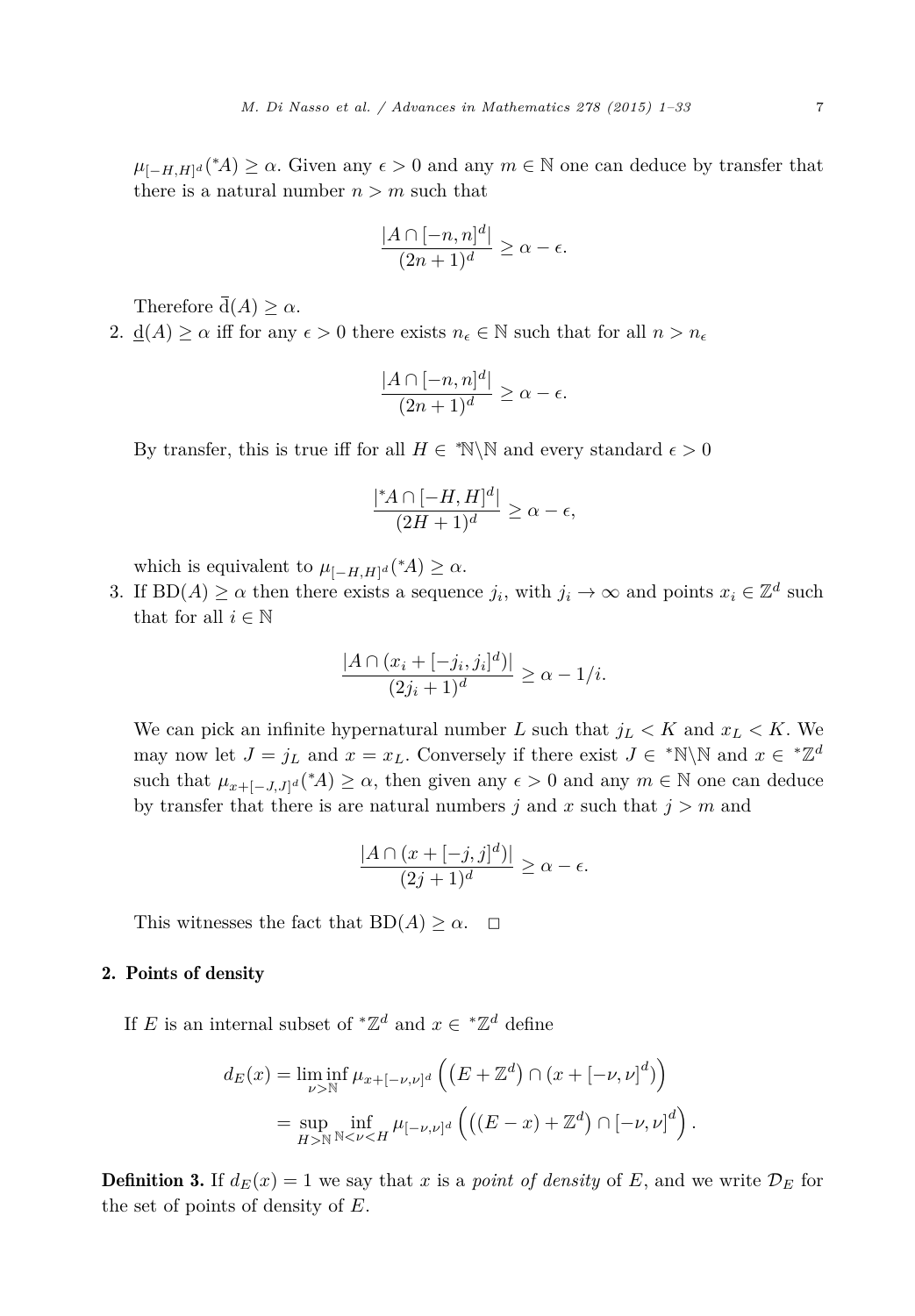<span id="page-7-0"></span>We note that  $\mathcal{D}_E$  is not, in general, internal and that  $\mathcal{D}_E + \mathbb{Z}^d \subseteq \mathcal{D}_E$ . It is easy to see by countable saturation that for  $r \in [0, 1]$  and  $x \in {}^*\mathbb{Z}^d$ ,  $d_E(x) \geq r$  if and only if there is  $H > \mathbb{N}$  such that for every  $\mathbb{N} < \nu < H$ 

$$
\mu_{x+[-\nu,\nu]^d}\left(\left(E+\mathbb{Z}^d\right)\cap\left(x+[-\nu,\nu]^d\right)\right)\geq r.
$$

The classical Lebesgue density theorem for  $\mathbb{R}^d$  says that if *E* is a Lebesgue measurable set in  $\mathbb{R}^d$  then almost every point in *E* is a Lebesgue point of density of *E*, i.e. almost every  $x \in E$  has the property that

$$
\lim_{\epsilon \to 0} \frac{\lambda(E \cap (x + (-\epsilon, \epsilon)^d))}{(2\epsilon)^d} = 1.
$$

Theorem 4 below can be regarded as an analogue of this classical result. It implies, in particular, that an internal set of positive Loeb measure relative to some interval always has points of density.

**Theorem 4.** If  $E \subseteq [-H, H]^d$  is internal then the set  $\mathcal{D}_E$  of points of density of E is *Loeb measurable,* and  $\mu_{[-H,H]^d}(\mathcal{D}_E) = \mu_{[-H,H]^d}(E + \mathbb{Z}^d)$ .

We will use Theorem 4 in Sections [3](#page-12-0) and [5](#page-22-0) below, but we postpone the proof of Theorem 4 to Section [6.](#page-27-0) In that section we will consider a similar notion of density point for arbitrary cuts and prove, in [Corollary 28,](#page-31-0) a more general version of Theorem 4, which can be regarded as a Lebesgue density theorem for measure spaces induced by cuts in the nonstandard integers.

It is worth noting that the Loeb measure in the usual sense does not satisfy a similar analogue of the Lebesgue density theorem. For example the set of even numbers smaller than *H* has relative Loeb measure 1*/*2 on every infinite interval. Theorem 4 says that if we identify points that are a finite distance apart, then the Loeb measure on that quotient space does have a density theorem very similar to that of the Lebesgue measure. Proposition 5 highlights a way in which the theorem is even stronger than it is for Lebesgue measure, where sets might have no interval about a point of density that actually achieves relative measure 1.

**Proposition 5.** If E is an internal subset of  $[-H, H]^d$  then x is a point of density of E if *and only if there exists*  $\nu > \mathbb{N}$  *such that for all*  $\mathbb{N} < K < \nu$ *,* 

$$
\mu_{x+[-K,K]^d}\left(\left(E+\mathbb{Z}^d\right)\cap\left(x+[-K,K]^d\right)\right)=1.
$$

**Proof.** Suppose that  $d_E(x) = 1$ . Then from the definition there exist  $\nu_i > \mathbb{N}$  such that for all  $\mathbb{N} < K < \nu_j$ ,

$$
\mu_{x + [-K, K]^d} \left( \left( E + \mathbb{Z}^d \right) \cap \left( x + [-K, K]^d \right) \right) \ge 1 - 1/j.
$$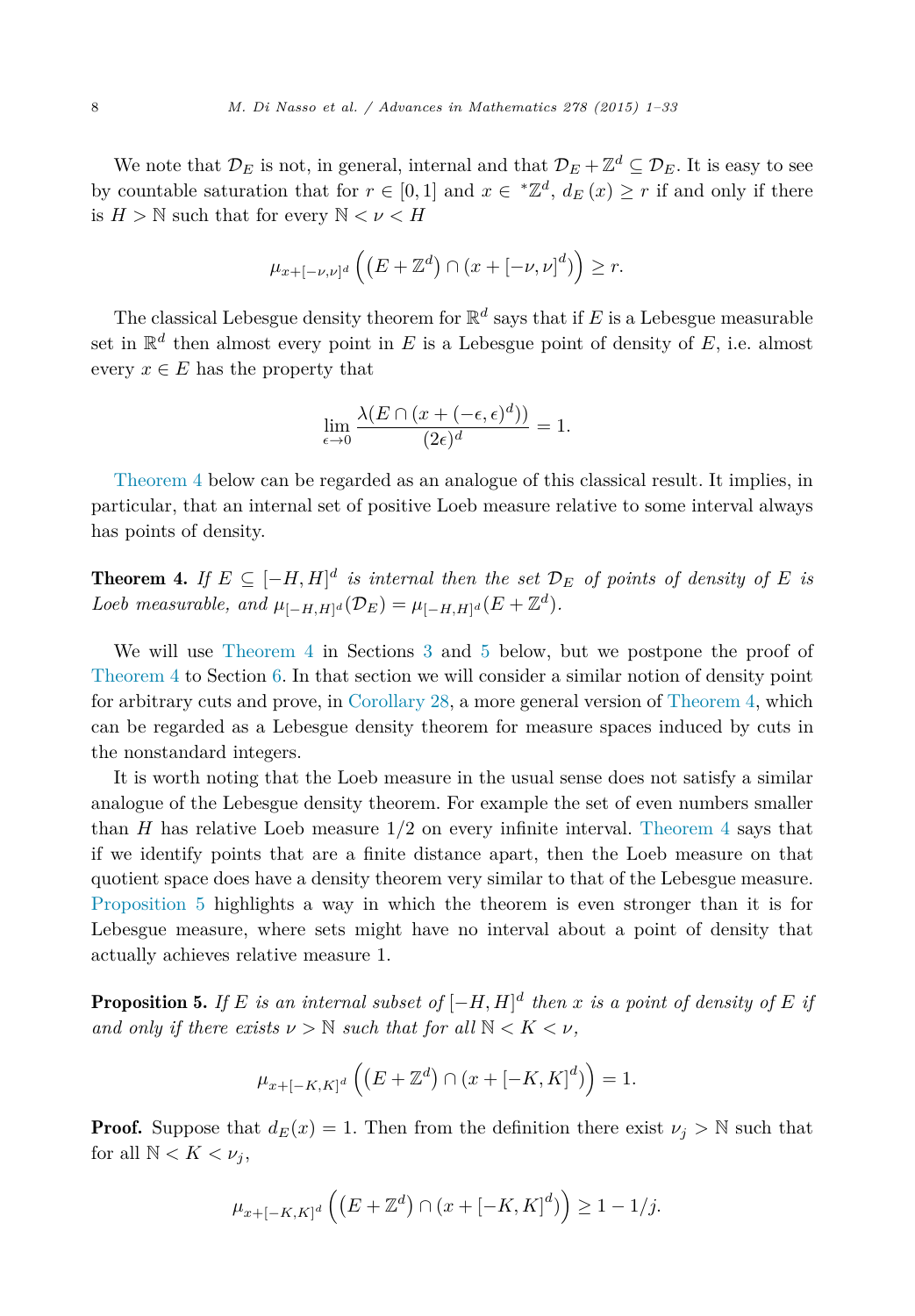By countable saturation we can find  $\nu > \mathbb{N}$  less than all the  $\nu_i$ . The converse is immediate.  $\Box$ 

We can characterize points of density in terms of standard density functions on subsets of  $\mathbb{Z}^d$  that are centered around nonstandard points. In order to do so we need to approximate the " $+\mathbb{Z}^{d}$ " part of the statement by considering how a set intersects with larger and larger "blocks."

Given a subset *A* of  $\mathbb{Z}^d$  (or an internal subset of  $^*\mathbb{Z}^d$ ) and  $n \in \mathbb{N}$  (or  $^*\mathbb{N}$ ) we define the *n*-block sets  $A_{[n]}$  and  $A^{[n]}$  of A by

$$
x \in A_{[n]} \text{ iff } (nx + [0, n-1]^d) \cap A \neq \emptyset
$$

and

$$
A^{[n]} = nA_{[n]} + [0, n-1]^d.
$$

We note that  $A_{[n]}$  and  $A^{[n]}$  have the same asymptotic densities, but are "scaled" differently, with  $A^{[n]}$  on the same scale as *A*. In fact,  $A \subseteq A^{[n]}$ , which consists of a union of  $[0, n-1]^d$  blocks whose position is determined by the elements of  $A_{[n]}$ . More specifically

$$
x \in A_{[n]}
$$
 iff  $(nx + [0, n - 1]^d) \cap A \neq \emptyset$  iff  $nx + [0, n - 1]^d \subseteq A^{[n]}$ .

Thus, blocks of the form  $nx + [0, n - 1]^d$  containing any element of *A* are "completely" filled in" to form  $A^{[n]}$ .

If *E* is internal the set  $E + \mathbb{Z}^d$  is, in general, external, but its properties can often be approximated by the internal sets  $E^{[n]}$  or  $E + [-n, n]^d$  for large finite *n* or "small" elements of <sup>∗</sup>N\N. The following observations are all straightforward and will be useful:

• If  $j \in \mathbb{N}$  and  $J \in \mathbb{N} \setminus \mathbb{N}$  and  $E \subseteq [-H, H]^d$  is internal, then

$$
\mu_{[-H,H]^d}(E^{[j]}) \leq \mu_{[-H,H]^d}(E+\mathbb{Z}^d) \leq \mu_{[-H,H]^d}(E^{[J]}).
$$

• For any internal  $E \subseteq [-H, H]^d$ 

$$
\lim_{i \to \infty} (\mu_{[-H,H]^d}(E^{[i]})) = \lim_{i \to \infty} (\mu_{[-H,H]^d}(E + [-i,i]^d)) = \mu_{[-H,H]^d}(E + \mathbb{Z}^d).
$$

• For  $A \subseteq \mathbb{Z}^d$ 

$$
\lim_{i \to \infty} (\overline{\mathbf{d}}(A_{[i]})) = \lim_{i \to \infty} (\overline{\mathbf{d}}(A^{[i]})) = \lim_{i \to \infty} (\overline{\mathbf{d}}(A + [-i, i]^d)),
$$

and

$$
\lim_{i \to \infty} (\underline{\mathbf{d}}(A_{[i]})) = \lim_{i \to \infty} (\underline{\mathbf{d}}(A^{[i]})) = \lim_{i \to \infty} (\underline{\mathbf{d}}(A + [-i, i]^d)).
$$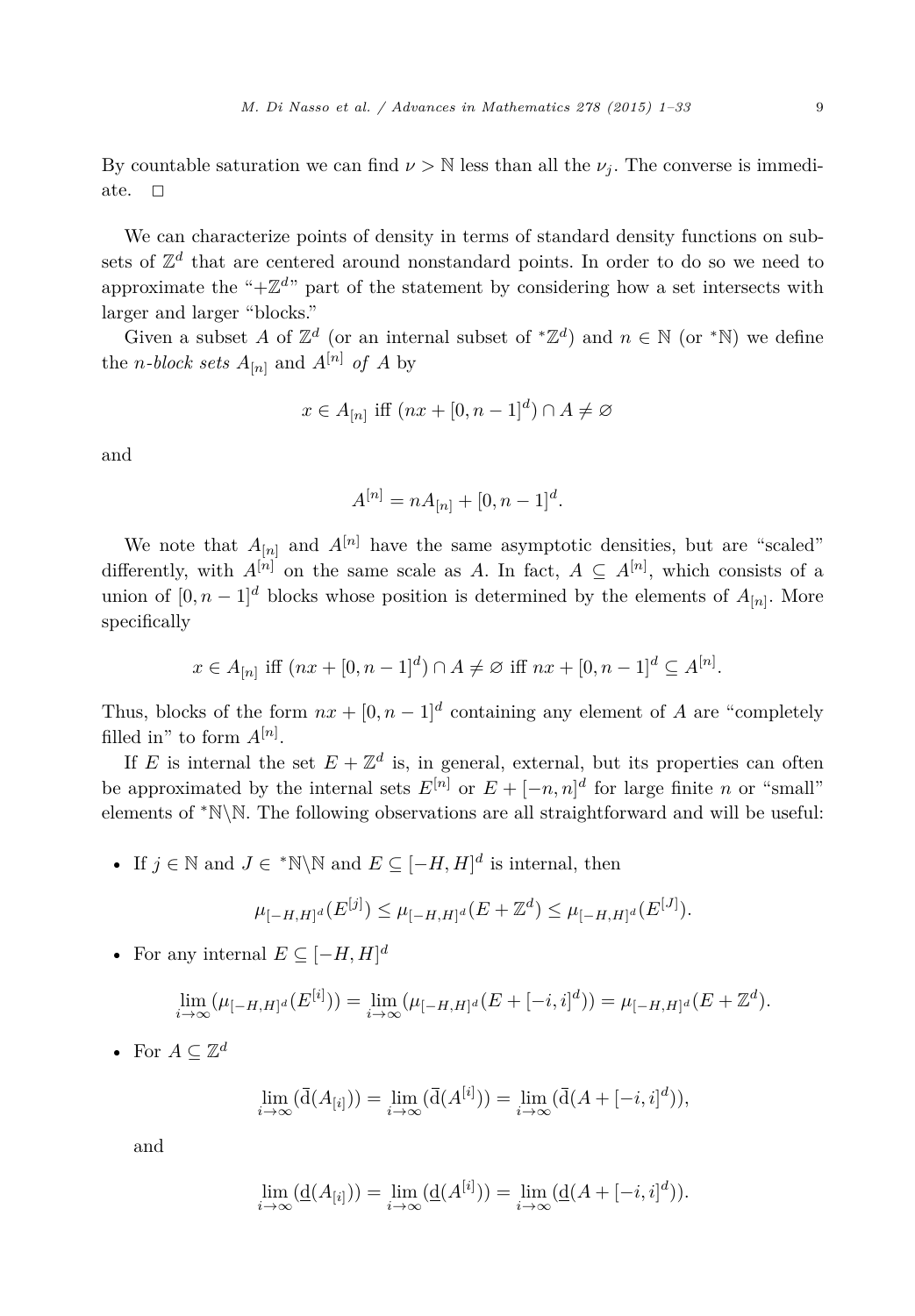The limits in the statement above always exist, even though it is not true that  $i < j$ implies that the upper and lower densities of  $A^{[j]}$  are at least those of  $A^{[i]}$ . For example in one dimension, if *A* consists of all numbers that are 0,1, or 2 mod 6 then  $\underline{d}(A_{[2]}) =$  $\overline{d}(A_{[2]}) = 2/3$  while  $\underline{d}(A_{[3]}) = \overline{d}(A_{[3]}) = 1/2$ . However, it is easy to see that for all *i* and for all  $\epsilon > 0$  there exists *l* such that for all  $j > l$ ,  $\underline{d}(A_{[j]}) \ge \underline{d}(A_{[i]}) - \epsilon$  and  $\overline{d}(A_{[i]}) \geq \overline{d}(A_{[i]}) - \epsilon$ . Thus  $\lim_{i \to \infty} (\underline{d}(A_{[i]}))$  and  $\lim_{i \to \infty} (\overline{d}(A_{[i]}))$  always exist. Of course,  $\lim_{i\to\infty}$ ( $\overline{d}(A + [-i, i]^d)$ ) clearly always exists.

Proposition 6. *Let r be a standard real number between* 0 *and* 1*, and E be an internal* subset of  $Z^d$ . If  $x \in Z^d$ , then  $d_E(x) > r$  if and only if  $\sigma((E-x)^{[n]} \cap \mathbb{Z}^d) > r$  for some  $n \in \mathbb{N}$ . In particular x is a point of density of E if and only if for every  $r \in (0,1)$  there  $is n \in \mathbb{N}$  *such that*  $\sigma\left((E-x)^{[n]} \cap \mathbb{Z}^d\right) > r$ .

**Proof.** Suppose that  $\sigma((E-x)^{[n]} \cap \mathbb{Z}^d) \leq r$  for every  $n \in \mathbb{N}$ . Fix an arbitrary strictly positive standard real number  $\epsilon$ , and pick a sequence  $(l_n)_{n\in\mathbb{N}}$  in N such that

$$
\frac{\left|(E-x)^{[n]}\cap[-l_n,l_n]^d\right|}{(2l_n+1)^d}
$$

for every  $n \in \mathbb{N}$ . Observe that  $(l_n)_{n \in \mathbb{N}}$  is a divergent sequence of natural numbers. Let *H* be an arbitrary infinite hypernatural number, and pick an infinite hypernatural number *ν* such that  $l$ <sup>*ν*</sup>  $\lt$  *H*. We have that

$$
\mu_{[-l_{\nu},l_{\nu}]^{d}}(E - x + \mathbb{Z}^{d}) \leq \mu_{[-l_{\nu},l_{\nu}]^{d}}((E - x)^{[\nu]})
$$

$$
\approx \frac{\left|(E - x)^{[\nu]} \cap [-l_{\nu},l_{\nu}]^{d}\right|}{(2l_{\nu} + 1)^{d}} < r + \epsilon.
$$

Since  $\nu$  could be an arbitrarily small element in \*N\N, this shows that  $d_E(x) \leq r + \epsilon$ . Since this is true for every standard real number  $\epsilon$ ,  $d_E(x) \leq r$ . Conversely suppose that  $\sigma((E-x)^{[n]}) \ge r + \epsilon$  for some strictly positive standard real number  $\epsilon$ . Thus for every  $k \in \mathbb{N}$ 

$$
\frac{\left|(E-x)^{[n]}\cap[-k,k]^d\right|}{\left(2k+1\right)^d}\geq r+\epsilon.
$$

If *H* is an infinite hypernatural number, then by overspill there is an infinite  $\nu < H$  such that

$$
\mu_{[-\nu,\nu]^d}\left( (E-x) + \mathbb{Z}^d \right) \ge \frac{\left| (E-x)^{[n]} \cap [-\nu,\nu]^d \right|}{\left(2\nu+1\right)^d} \ge r+\epsilon,
$$

witnessing the fact that  $d_E(x) \geq r + \epsilon$ .  $\Box$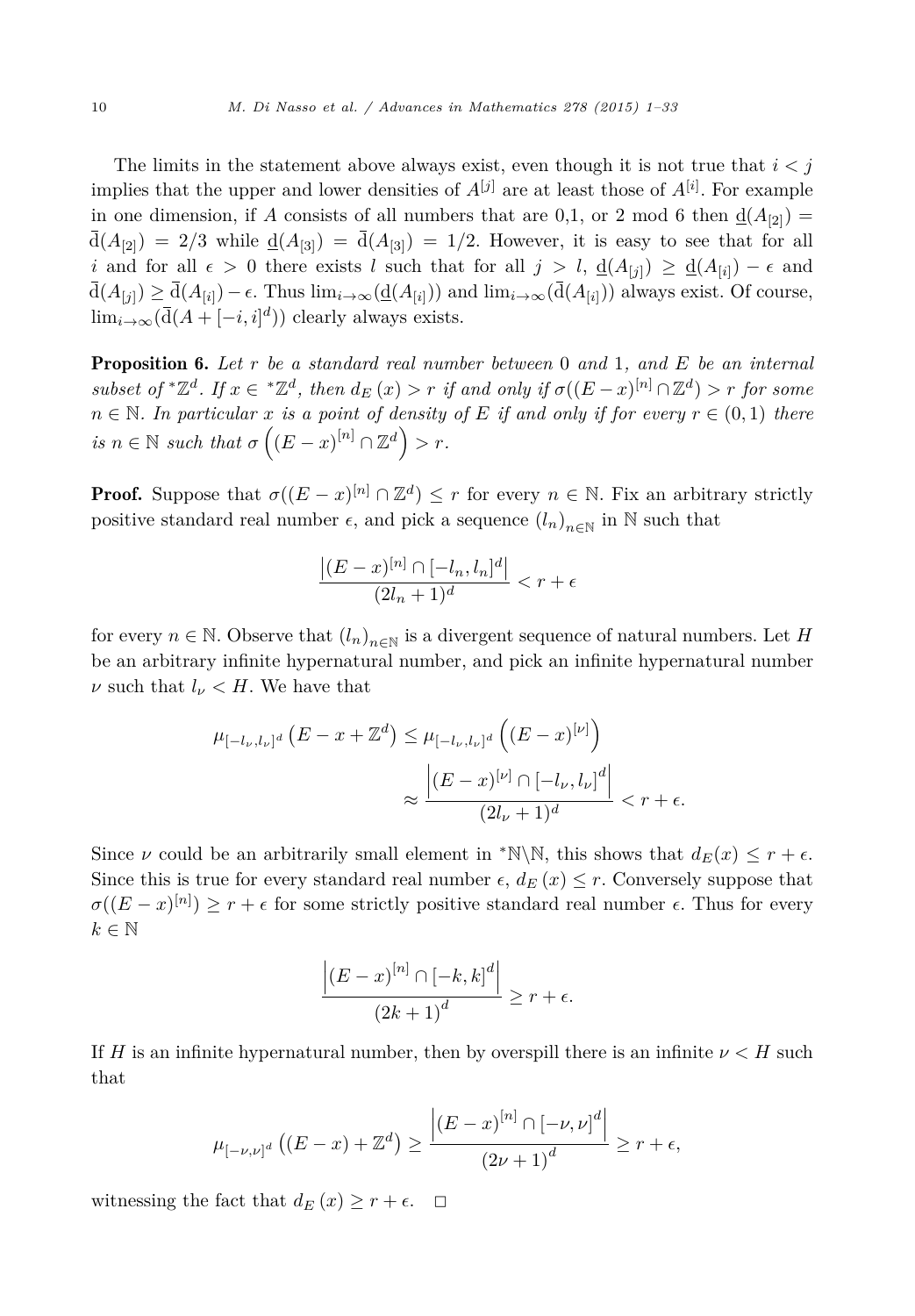<span id="page-10-0"></span>**Definition 7.** If *E* is an internal subset of  $^*\mathbb{Z}^d$  and  $x \in \mathbb{Z}^d$  we say that *x* is a *point* of *syndeticity* of *E* iff there exists a finite *m* such that  $x + \mathbb{Z}^d \subseteq E + [-m, m]^d$ .

Equivalently, since  $E + [-m, m]^d$  is internal, *x* is a point of syndeticity of *E* iff there exists  $m \in \mathbb{N}$  and  $K \in \mathbb{N} \setminus \mathbb{N}$  such that  $x + [-K, K]^d \subseteq E + [-m, m]^d$ . We will write  $\mathcal{S}_E$ for the set of all points of syndeticity of  $E$ . Like  $\mathcal{D}_E$ ,  $\mathcal{S}_E$  is, in general, not internal, and  $S_E + \mathbb{Z}^d \subseteq S_E$ .

**Theorem 8.** Suppose that X, Y are internal subsets of  $^*\mathbb{Z}^d$  and  $a, b \in \mathbb{Z}^d$ . If  $d_X(a) = 1$ *and*  $d_Y(b) = 1$  *then*  $a + b$  *is a point of syndeticity of*  $X + Y$ *.* 

**Proof.** By [Proposition 5](#page-7-0) there exists  $\nu > N$  such that

$$
\mu_{[-\nu,\nu]^d}\left(\left(X-a+\mathbb{Z}^d\right)\cap[-\nu,\nu]^d\right)=1
$$

and

$$
\mu_{[-\nu,\nu]^d}\left(\left(-Y+b+\mathbb{Z}^d\right)\cap\left[-\nu,\nu\right]^d\right)=1.
$$

If  $\xi \in \left[ -\frac{\nu}{2}, \frac{\nu}{2} \right]^d$  then

$$
\mu_{[-\nu,\nu]^d}\left(\left(-Y+b+\xi+\mathbb{Z}^d\right)\cap\left[-\nu,\nu\right]^d\right)\geq\frac{1}{2^d}
$$

and hence

$$
(-Y + b + \xi + \mathbb{Z}^d) \cap (X - a + \mathbb{Z}^d) \neq \varnothing.
$$

This means that there are  $x \in X$ ,  $y \in Y$  and  $u, v \in \mathbb{Z}^d$  such that

$$
a+b+\xi+u=x+y+v.
$$

This shows that

$$
a+b+\left[-\frac{\nu}{2},\frac{\nu}{2}\right]^d \subset X+Y+\mathbb{Z}^d.
$$

Thus

$$
a+b+\left[-\frac{\nu}{2},\frac{\nu}{2}\right]^d
$$

is contained in the increasing union of internal sets

$$
\bigcup_{m \in \mathbb{N}} (X + Y + [-m, m]^d).
$$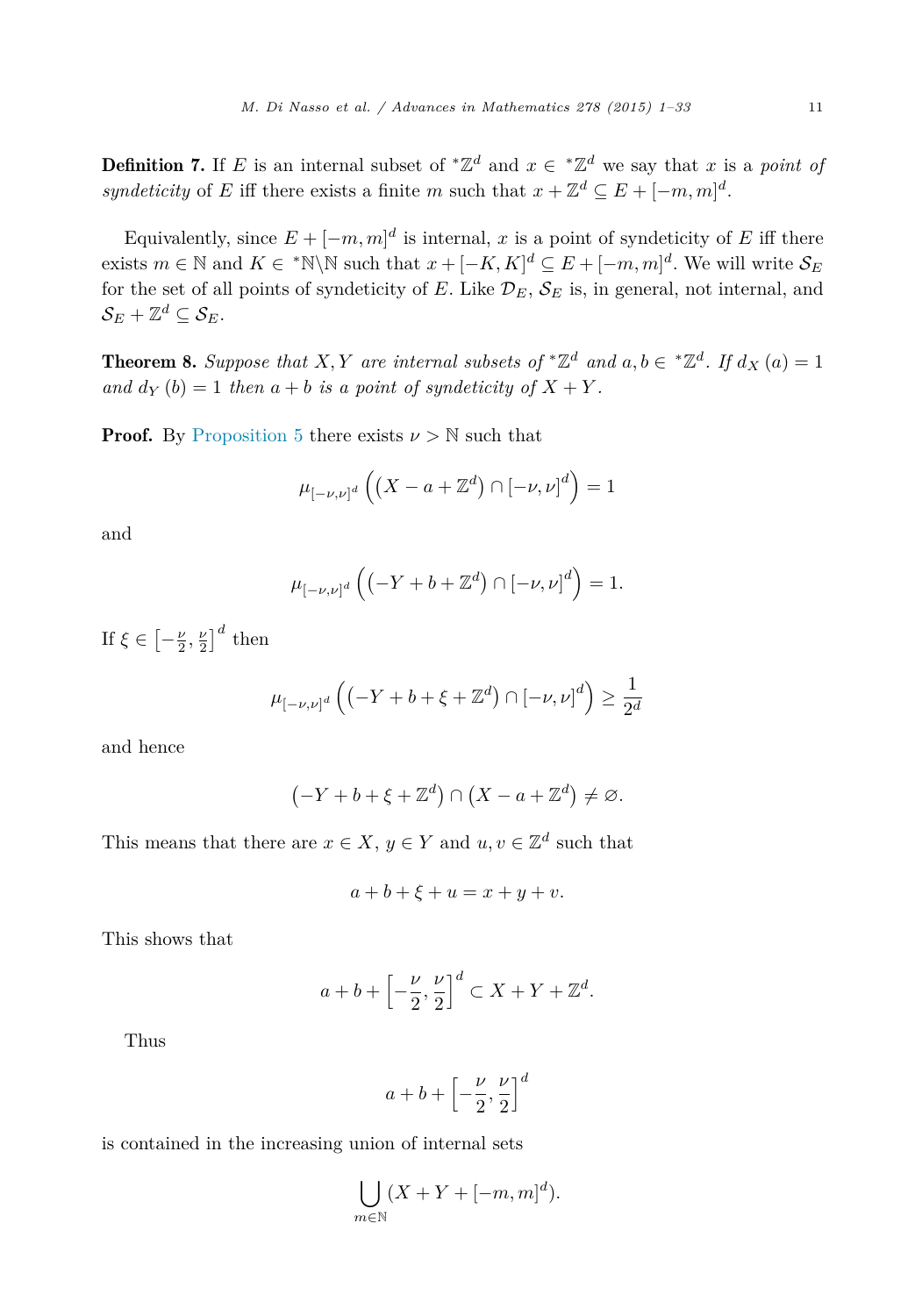<span id="page-11-0"></span>By saturation, it follows that

$$
a+b+\left[-\frac{\nu}{2},\frac{\nu}{2}\right]^d \subseteq X+Y+[-m,m]^d
$$

for some  $m \in \mathbb{N}$ . Now

$$
a+b+\mathbb{Z}^d \subseteq a+b+\left[-\frac{\nu}{2},\frac{\nu}{2}\right]^d \subseteq X+Y+[-m,m]^d,
$$

and hence  $a + b$  is a point of syndeticity of  $X + Y$ .  $\Box$ 

**Proposition 9.** Let E be an internal subset of  $[-H, H]^d$ . Then  $\mathcal{S}_E$  is  $\mu_{[-H, H]^d}$  -measurable. *Moreover, if*  $\mu(S_E) = \alpha > 0$  *then for all (standard)*  $\epsilon > 0$  *there exists a (standard)*  $m \in \mathbb{N}$ *such that for all (standard)*  $k \in \mathbb{N}$ ,

$$
\mu_{[-H,H]^d}(\{z \in [-H,H]^d : z + [-k,k]^d \subseteq E + [-m,m]^d\}) \ge \alpha - \epsilon.
$$

**Proof.** For each  $i \in \mathbb{N}$  let

$$
\mathcal{S}_E^i = \left\{ x \in [-H, H]^d : x + \mathbb{Z}^d \subseteq E + [-i, i]^d \right\}.
$$

Then

$$
\mathcal{S}_E = \bigcup_{i=1}^\infty \mathcal{S}^i_E.
$$

Each  $S_E^i$  is measurable since

$$
\mathcal{S}_E^i = \bigcap_{z \in \mathbb{Z}^d} (E + [-i, i]^d + z),
$$

and so is a countable intersection of internal sets. This shows that  $\mathcal{S}_E$  is measurable, as it is a countable union of measurable sets. By countable additivity of the Loeb measure, and the fact that the  $\mathcal{S}_E^i$  form a nested sequence of sets, there must exist an  $m$  such that

$$
\mu_{[-H,H]^d}(\mathcal{S}_E^m) \ge \alpha - \epsilon.
$$

This *m* must now satisfy the statement, since for any *k*,

$$
\{z \in [-H, H]^d : z + [-k, k]^d \subseteq E + [-m, m]^d\}
$$

is an internal set that contains  $\mathcal{S}_E^m$ .  $\Box$ 

The proposition above is false if we replace the conclusion

$$
\mu_{[-H,H]^d}(\{z \in [-H,H]^d : z + [-k,k]^d \subseteq E + [-m,m]^d\}) \ge \alpha - \epsilon
$$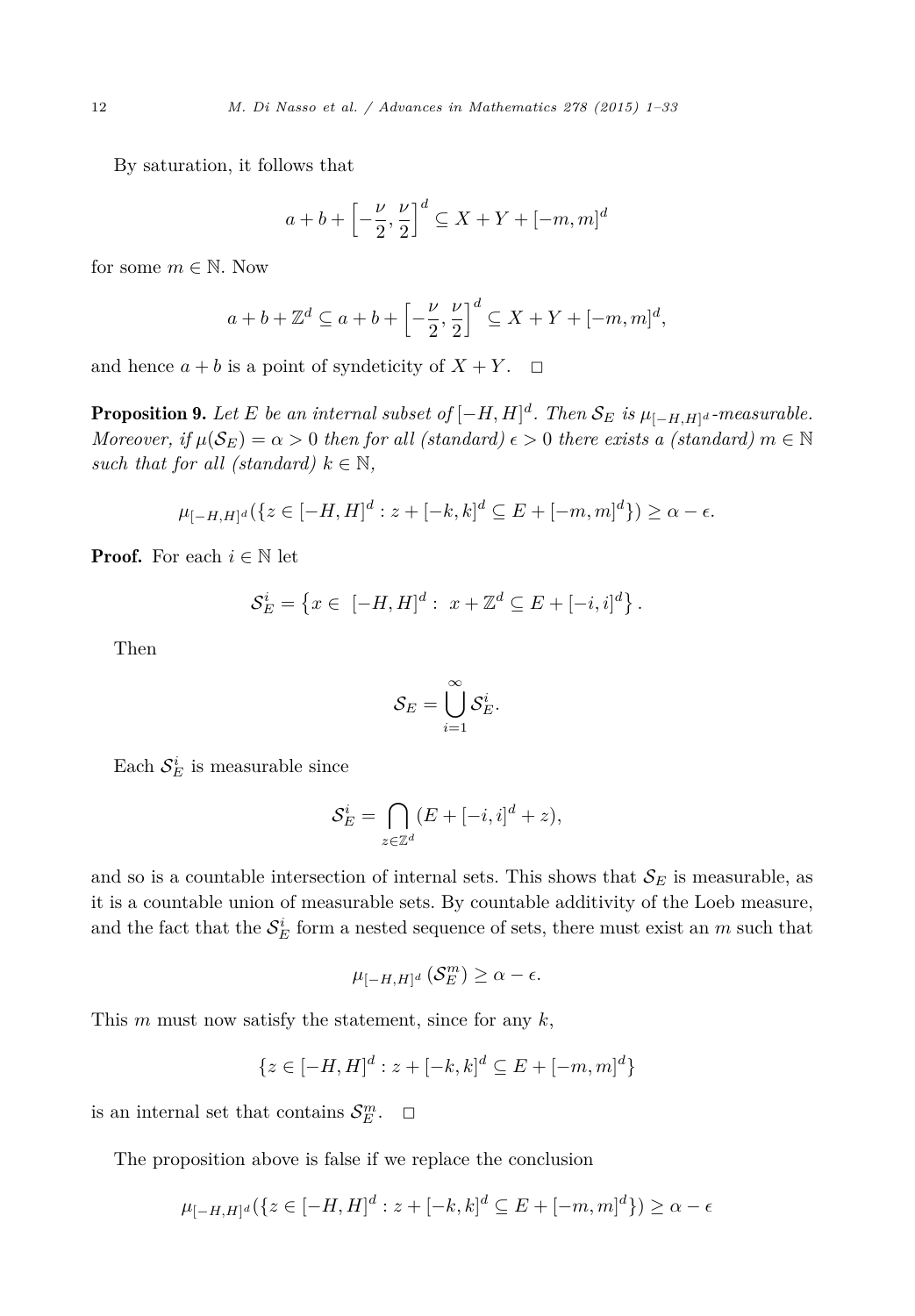<span id="page-12-0"></span>with

$$
\mu_{[-H,H]^d}(\{z \in [-H,H]^d : z + [-k,k]^d \subseteq E + [-m,m]^d\}) \ge \alpha,
$$

as the example below shows (in one dimension). In this example the gaps are arbitrarily large, but only on relatively small intervals.

Example 10. We define a standard sequence *A* by:

$$
A = \bigcup_{j=1}^{\infty} \left( \bigcup_{i=1}^{j} (i \cdot \mathbb{N}) \cap [2^{j} - 2^{j-i}, 2^{j} - 2^{j-i-1}] \right).
$$

Then it is easy to see that for any infinite  $H$ ,  $\mu_{[1,H]}(S<sub>A</sub>) = 1$ , but that for any given natural number *m*,

$$
\mu_{[1,H]}(\{a \in [1,H] : [a,a+k] \subset {}^{\ast}A + [0,m]\}) \leq 1 - \frac{1}{2^m}.
$$

### 3. Upper syndeticity and sumsets

Suppose that  $\alpha$  is a positive real number less than or equal to 1. We say that a subset *A* of  $\mathbb{Z}^d$  is:

• *lower syndetic of level*  $\alpha$  iff there exists a natural number  $m \in \mathbb{N}$  such that for all  $k \in \mathbb{N}$ ,

$$
\underline{\mathbf{d}}(\{z \in \mathbb{Z}^d : z + [-k, k]^d \subseteq A + [-m, m]^d\}) \ge \alpha;
$$

• *upper syndetic of level*  $\alpha$  iff there exists a natural number  $m \in \mathbb{N}$  such that for all  $k \in \mathbb{N}$ ,

$$
\overline{\mathrm{d}}(\{z \in \mathbb{Z}^d : z + [-k, k]^d \subseteq A + [-m, m]^d\}) \ge \alpha;
$$

• *strongly upper syndetic of level*  $\alpha$  iff for any infinite sequence  $S \subseteq \mathbb{N}$ , there exists  $m \in \mathbb{N}$  such that for any  $k \in \mathbb{N}$ 

$$
\limsup_{n \in S} \frac{1}{(2n+1)^d} | \{ z \in [-n, n]^d : z + [-k, k]^d \subseteq A + [-m, m]^d \} | \ge \alpha.
$$

In accordance with previous definitions, if any of the above holds with  $m = 0$  we may replace the word "syndetic" with the word "thick." Thus a subset  $A$  of  $\mathbb{Z}^d$  is:

• *lower thick of level*  $\alpha$  iff for all  $k \in \mathbb{N}$ ,

$$
\underline{\mathbf{d}}(\{z \in \mathbb{Z}^d : z + [-k, k]^d \subseteq A\}) \ge \alpha;
$$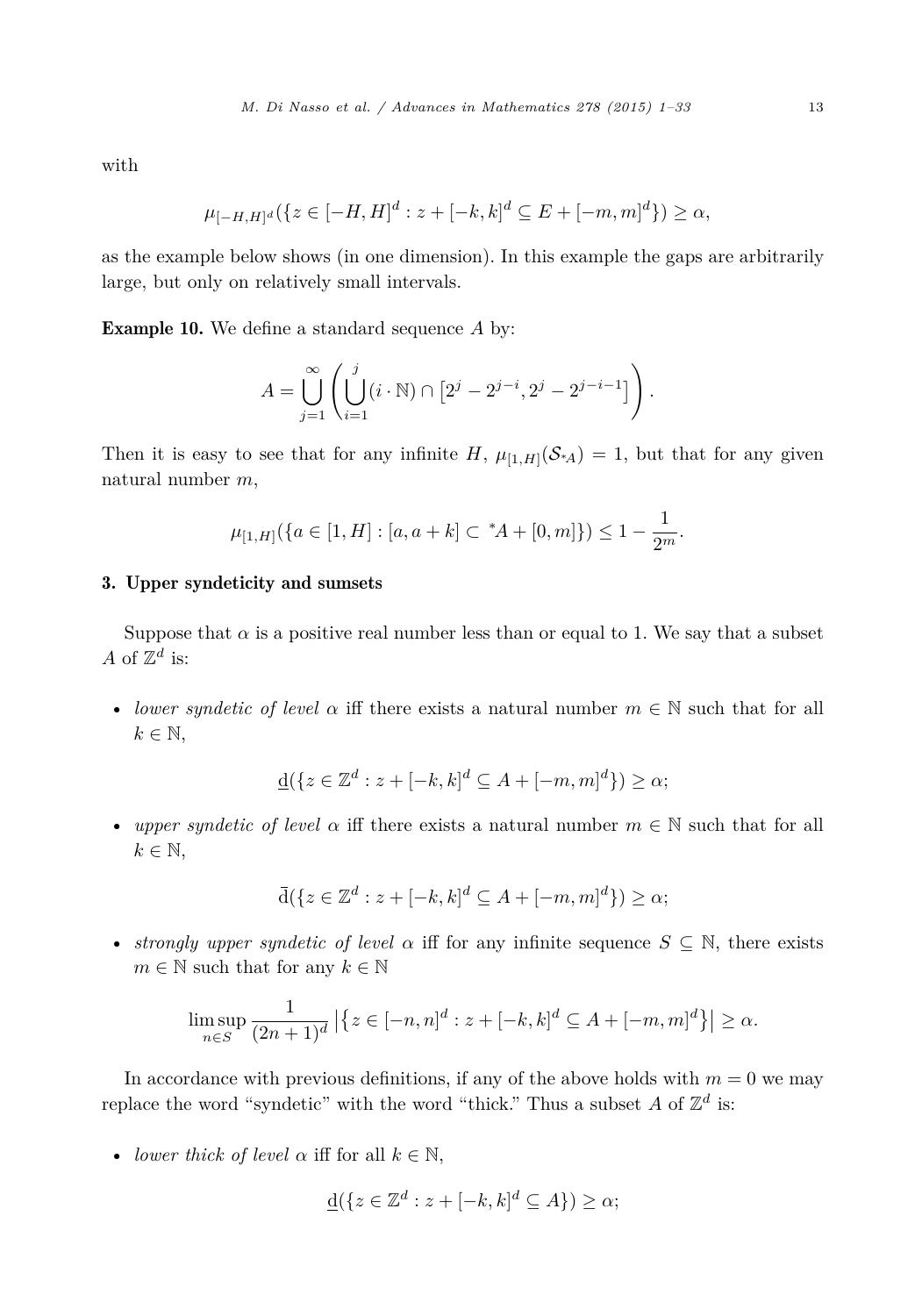<span id="page-13-0"></span>• *upper thick of level*  $\alpha$  iff for all  $k \in \mathbb{N}$ ,

$$
\overline{\mathrm{d}}(\{z \in \mathbb{Z}^d : z + [-k, k]^d \subseteq A\}) \ge \alpha.
$$

We note that there is no need for the notion of "strongly upper thick," since it would be equivalent to that of "lower thick." We also note that lower syndeticity of level  $\alpha$  implies strong upper syndeticity of level  $\alpha$ , which in turn is stronger than upper syndeticity of level *α*. It is also trivial that a lower thick set of level *α* is, in particular, lower syndetic of level  $\alpha$ ; the same fact holds for upper syndeticity of level  $\alpha$ .

The set *C* given in [Example 17](#page-17-0) in the next section shows that "strong upper syndeticity of level *α*" is a notion that lies strictly between lower and upper syndeticity of level *α*. In that example the set *C* is upper syndetic of level 1, strongly upper syndetic of level  $\frac{1}{2}$ , but not of level *α* if  $\alpha > \frac{1}{2}$ , and is not lower syndetic of level *α* for any  $\alpha > 0$ .

Observe that replacing the upper density with the Banach density in the definition of upper syndetic of level  $\alpha$  would make the notion trivialize, since every piecewise syndetic set would satisfy that condition with  $\alpha = 1$ .

**Proposition 11.** Let  $H \in \mathbb{N} \setminus \mathbb{N}$ , and *S* be a measurable subset of  $[-H, H]^d$  with the *property that*  $\mu_{[-H,H]^d}(S + \mathbb{Z}^d) = \mu_{[-H,H]^d}(S) = \alpha > 0$ . *Then for each standard*  $k \in \mathbb{N}$ 

$$
\mu_{[-H,H]^d}(\{x \in S : x + [-k,k]^d \subseteq S\}) = \alpha.
$$

Proof. Define

$$
\gamma = \mu_{[-H,H]} \left( \left\{ x \in S : x + [-k, k]^d \nsubseteq S \right\} \right).
$$

Observe that

$$
\mu_{[-H,H]^d} (S + \mathbb{Z}^d) \ge \mu_{[-H,H]} \left( S + [-k,k]^d \right) \ge \mu_{[-H,H]} \left( S \right) + \frac{\gamma}{(2k+1)^d}.
$$

Here the  $(2k+1)^d$  term comes from the fact that a single point in

$$
(S+[-k,k]^d)\setminus S
$$

witnesses that  $x + [-k, k]^d \nsubseteq S$  for at most  $(2k+1)^d$  elements *x* of *S*. Since

$$
\mu_{[-H,H]^{d}}\left(S+\mathbb{Z}^{d}\right)=\mu_{[-H,H]^{d}}\left(S\right)
$$

by assumption, this implies that  $\gamma = 0$ . The conclusion follows.  $\Box$ 

[Corollary 12](#page-14-0) is straightforward but will be useful, and follows immediately from the previous result.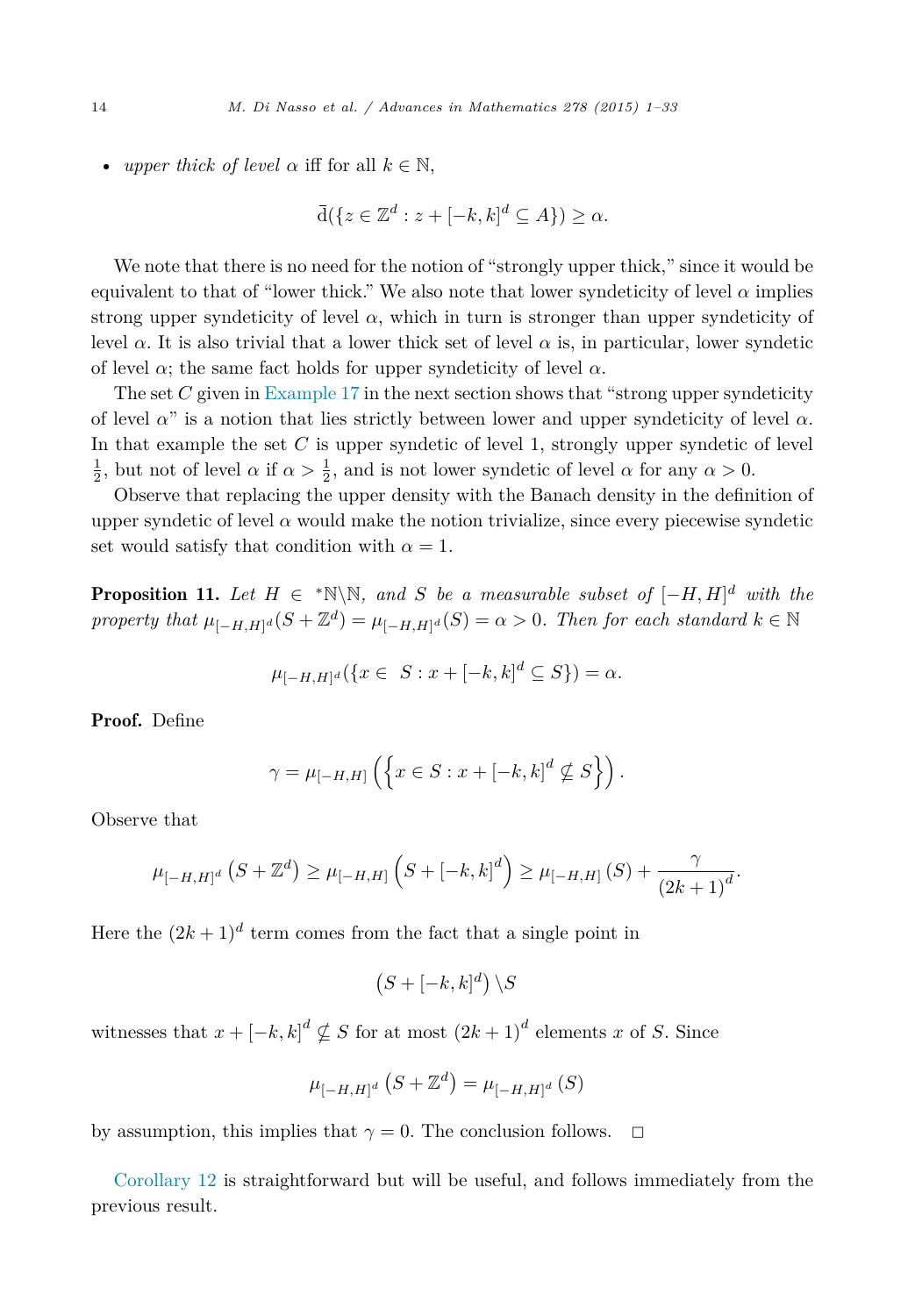<span id="page-14-0"></span>Corollary 12. *Let H* ∈ <sup>∗</sup>N \N*, and S be a measurable subset of* [−*H, H*] *<sup>d</sup> with the property that*  $\mu_{[-H,H]^d}(S) = 1$ *. Then for each standard*  $k \in \mathbb{N}$ 

$$
\mu_{[-H,H]^d}(\{x \in S : x + [-k,k]^d \subseteq S\}) = 1.
$$

**Proposition 13.** Let *A* be a subset of  $\mathbb{Z}^d$ . If  $\lim_{i\to\infty}(\overline{d}(A^{[i]})) = \overline{d}(A) = \alpha > 0$  then *A* is *upper thick of level*  $\alpha$ *.* 

**Proof.** By [Proposition 2](#page-5-0) there exists an  $H \in \mathbb{N} \setminus \mathbb{N}$  such that

$$
\mu_{[-H,H]^d}({}^{\ast}A) = \alpha,
$$

and since  $\lim_{i \to \infty} (\overline{d}(A^{[i]})) = \alpha$  it must be that for all  $i \in \mathbb{N}$ 

$$
\mu_{[-H,H]^d}({}^{\ast}\!A^{[i]}) = \alpha,
$$

for if there were any finite *i* and any  $H \in {}^*N\N$  for which  $\mu_{[-H,H]^d}({^*A}^{[i]}) > \alpha$ , that would imply that  $\lim_{i\to\infty}(\bar{d}(A^{[i]})) > \alpha$ . We now have that for all  $j \in \mathbb{N}$  there exists  $i_j > j$  such that

$$
\alpha - 1/j \le \frac{\left| A^{[i_j]} \cap [-H, H]^d \right|}{(2H + 1)^d} \le \alpha + 1/j.
$$

By overspill there exists a *J* in [1, *H*] such that  $i_J/H$  is infinitesimal and

$$
\alpha - 1/J \le \frac{\left| *A^{[i,j]} \cap [-H, H]^d \right|}{(2H + 1)^d} \le \alpha + 1/J,
$$

so that

$$
\mu_{[-H,H]^d}({^*\!A}^{[i_J]}) = \alpha.
$$

The set  $^*A^{[i,j]}$  consists of a union of hypercubes of the form  $(i_J)x + [0, i_J - 1]^d$ . Let  $N = |H/i_J|$ , and

$$
K = \left| \left\{ x \in [-N, N]^d : (i_J) x + [0, i_J - 1]^d \subseteq {}^*A^{[i_J]} \right\} \right|.
$$

Then, since  $i<sub>I</sub>$  is infinitesimal compared to *H*, and every hypercube of the form  $(i<sub>I</sub>)x +$  $[0, i<sub>J</sub> - 1]<sup>d</sup>$  is either completely contained in  $^*A^{[i<sub>J</sub>]}$  or is disjoint from it we may conclude that

st 
$$
\left(\frac{K}{(2N+1)^d}\right) = \mu_{[-H,H]^d}({^*A}^{[i_J]}) = \alpha.
$$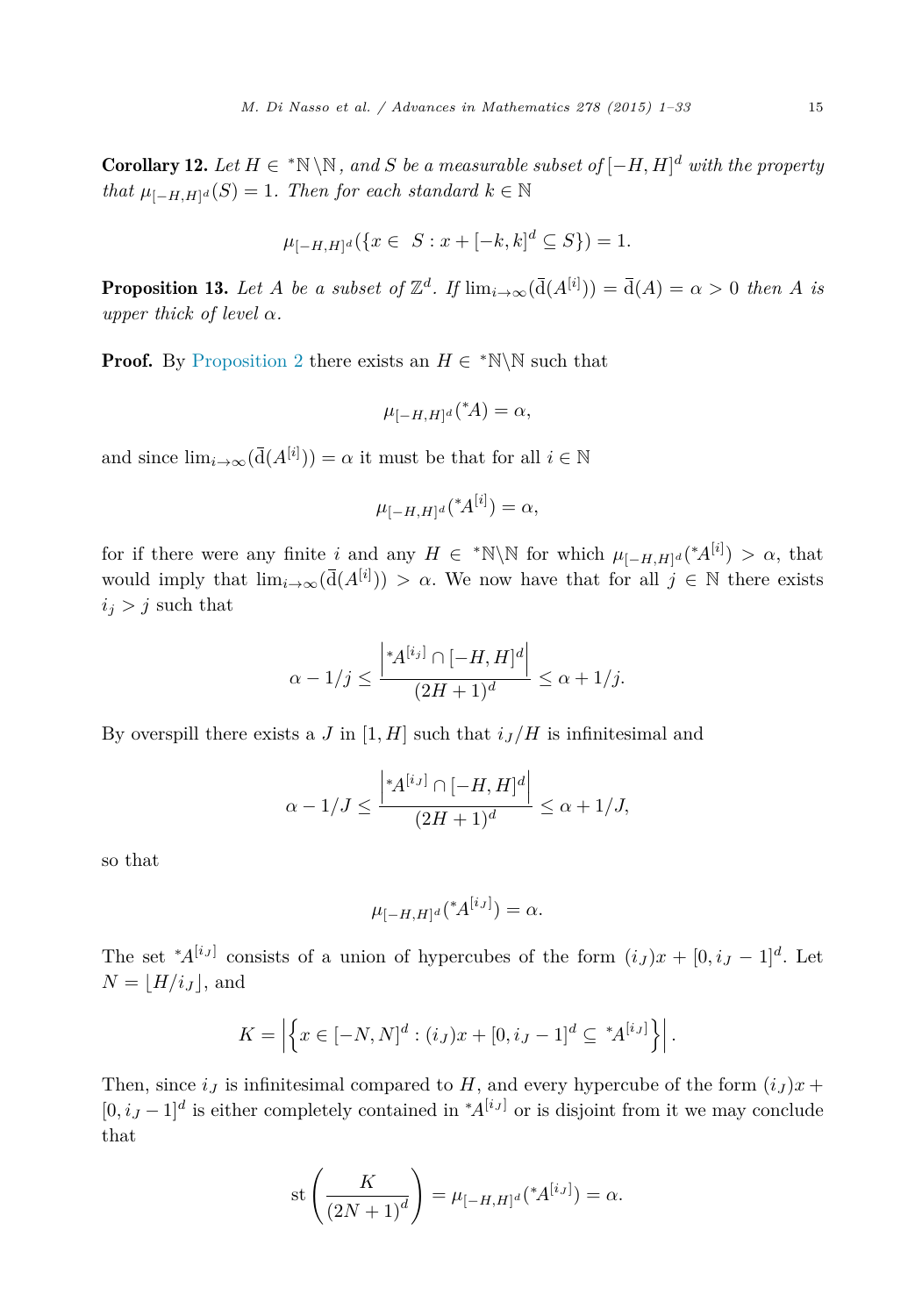<span id="page-15-0"></span>But *K* is also equal to

$$
|\{x \in [-N, N]^d : (i_J)x + [0, i_J - 1]^d \cap {}^*A\} \neq \varnothing|.
$$

Since  $\mu_{[-H,H]^d}({^*A}) = \alpha$ , this implies that on almost every such cube

$$
\mu_{(i,j)x+[0,i,j-1]^d}({}^{\ast}A) = 1.
$$

By [Corollary 12,](#page-14-0) for each standard  $k \in \mathbb{N}$ 

$$
\mu_{(i,j)x+[0,i,j-1]^d}(\{x \in {}^*A : x + [-k,k]^d \subseteq {}^*A\}) = 1.
$$

Summing over all the *N* blocks that intersect <sup>∗</sup> *<sup>A</sup>* now yields the desired result. ✷

The analogous result does not hold for lower density. There exist sets  $A \subseteq \mathbb{Z}^d$  such that  $\lim_{i\to\infty}(\underline{\mathbf{d}}(A^{[i]})) = \underline{\mathbf{d}}(A) = \alpha > 0$  but *A* is not lower thick of level  $\beta$  for any  $\beta > 0$ . See the remarks after [Example 15](#page-16-0) below. However the proof above can easily be adapted to show that if  $\underline{d}(A) = \alpha > 0$  and  $\lim_{i \to \infty} (\overline{d}(A^{[i]})) = \alpha$ , then *A* is lower thick of level  $\alpha$ .

**Theorem 14.** Let *A* and *B* be subsets of  $\mathbb{Z}^d$  with the property that  $\overline{d}(A) = \alpha > 0$  and  $BD(B) > 0$ *. Then*  $A + B$  *is upper syndetic of level*  $\alpha$ *.* 

**Proof.** If  $\lim_{i\to\infty}(\bar{d}(A^{[i]})) = \alpha$  then by [Proposition 13](#page-14-0) *A* itself is upper thick of level  $\alpha$ , so  $A + B$  is certainly upper thick of level  $\alpha$ .

So, it suffices to assume that there exists  $i \in \mathbb{N}$  such that  $\overline{d}(A^{[i]}) > \alpha$ . This implies that there exists  $H \in \mathbb{N} \setminus \mathbb{N}$  such that

$$
\mu_{[-H,H]^d}({}^{\ast}A+\mathbb{Z}^d) \geq \mu_{[-H,H]^d}({}^{\ast}A^{[i]}) > \alpha.
$$

Let  $\epsilon > 0$  be less than  $\mu_{[-H,H]^d}({^*A} + \mathbb{Z}^d) - \alpha$ . Since  $BD(B) > 0$  there exist arbitrarily large standard *j* such that for some  $k \in \mathbb{Z}^d$ 

$$
\frac{|B \cap (k + [-j, j]^d)|}{(2j + 1)^d} > BD(B)/2.
$$

Let  $\nu \in [1, H]\backslash\mathbb{N}$  be such that  $\nu/H$  is infinitesimal. By [Proposition 2](#page-5-0) there exists  $J \in$  $*N\N$  and  $k \in [-H, H]^d$  such that

$$
\frac{\left|{^*B} \cap (k + [-J, J]^d)\right|}{(2J + 1)^d} > \text{BD}(B)/2,
$$

and  $|k|$  and *J* are less than  $\nu$ . Along with [Theorem 4,](#page-7-0) this shows that there is a point of density *b* of \**B* such that  $\frac{|b|}{H}$  is infinitesimal. Then by [Proposition 8](#page-10-0) every point in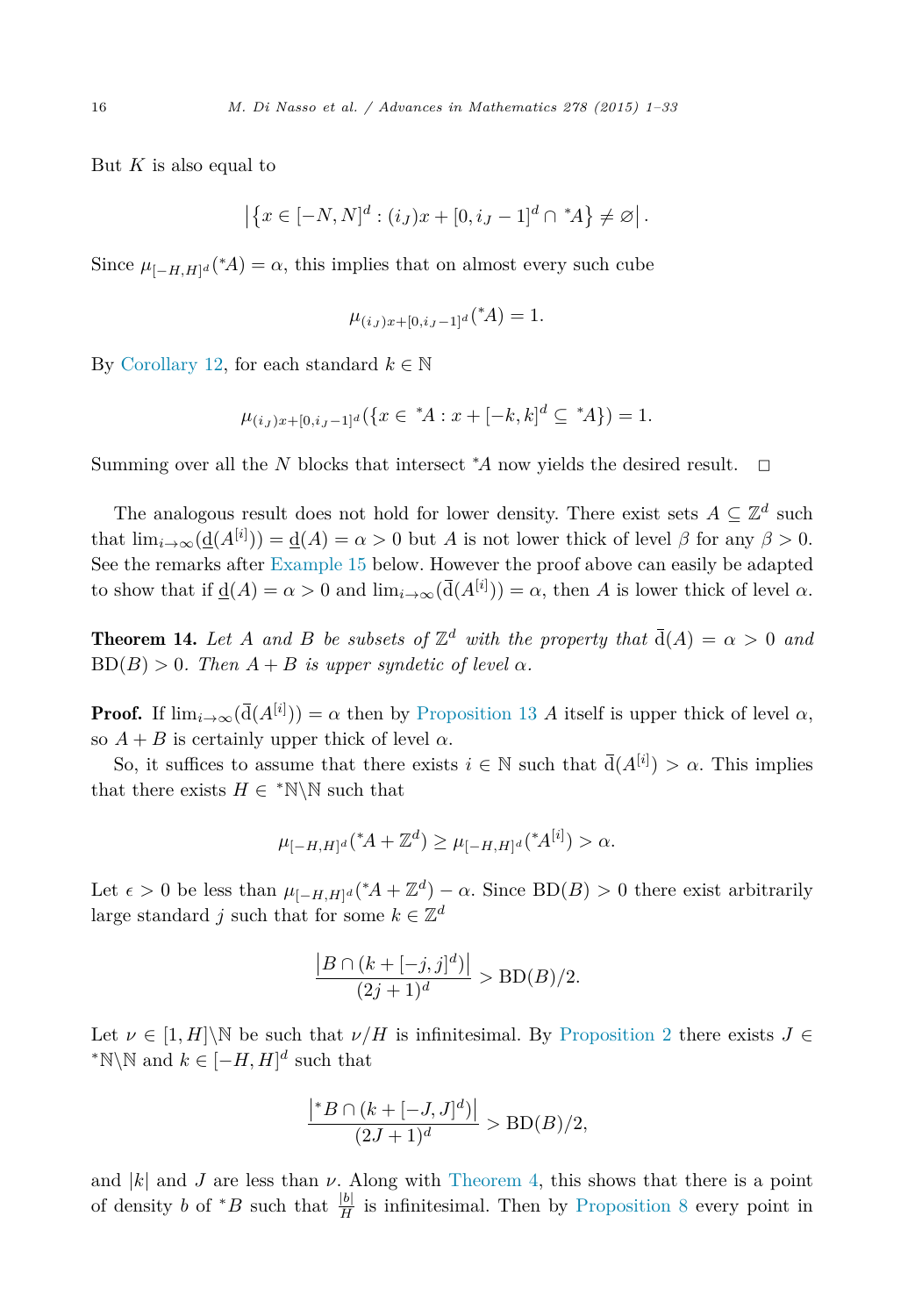$$
\mu_{[-H,H]^d}(\mathcal{D}_{*A}) = \mu_{[-H,H]^d}({}^{\ast}A + \mathbb{Z}^d) > \alpha + \epsilon,
$$

<span id="page-16-0"></span>so that

$$
\mu_{[-H,H]^d}(\mathcal{S}_{\mathcal{A}(A+B)}) \ge \mu_{[-H,H]^d}(\mathcal{A} + \mathbb{Z}^d) > \alpha + \epsilon.
$$

By [Proposition 9](#page-11-0) there must exist a standard  $m \in \mathbb{N}$  such that for all (standard)  $k \in \mathbb{N}$ 

$$
\mu_{[-H,H]^d} \left( \left\{ z \in [-H,H]^d : z + [-k,k]^d \subseteq {}^{\ast}(A+B) + [-m,m]^d \right\} \right) \ge \alpha.
$$

By the nonstandard characterization of upper asymptotic density [\(Proposition 2\)](#page-5-0) we obtain the desired result.  $\square$ 

The theorem above is, in general, the best possible, as is shown in the example below in one dimension, with densities defined on  $[1, n]$  rather than  $[-n, n]$ .

Example 15. Let

$$
A = \bigcup_{n=1}^{\infty} [2^n, 2^n + 2^{n-1}] \text{ and } B = \bigcup_{n=1}^{\infty} [n!, n! + n].
$$

then

$$
\underline{\mathbf{d}}(A) = 1/2 = \underline{\mathbf{d}}(\{n : [n, n+k] \subseteq A + B + [0, m]\}))
$$

for all *m* and *k*, and

$$
\overline{d}(A) = 2/3 = \overline{d}(\{n : [n, n+k] \subseteq A+B+[0,m]\}))
$$

for all *m* and *k* (note that these densities would be 1*/*4 and 1*/*3 if we defined the densities on [−*n, n*] as in our general definition).

We note that if *A* is the set from Example 15, and the set *C* is defined to equal  $A \cap [(2n)!,(2n+1)!)$  on all  $[(2n)!,(2n+1)!)$ , and  $(2\mathbb{N})\cap [(2n+1)!,(2n+2)!)$ on all  $[(2n + 1)!,(2n + 2)!]$ , then *C* is an example of a set with the property that  $\lim_{i\to\infty}(\underline{\mathbf{d}}(C^{[i]})) = \underline{\mathbf{d}}(C) > 0$  but *C* is not lower thick of level  $\beta$  for any  $\beta > 0$ .

In Example 15 where the results are sharp we note that the densities are the same for *A* as they are for every  $A^{[j]}$  for *j* finite, and the conclusion holds with  $m = 0$ . This suggests the following slightly stronger version of the theorem above. The proof is immediate from the proof of the theorem above.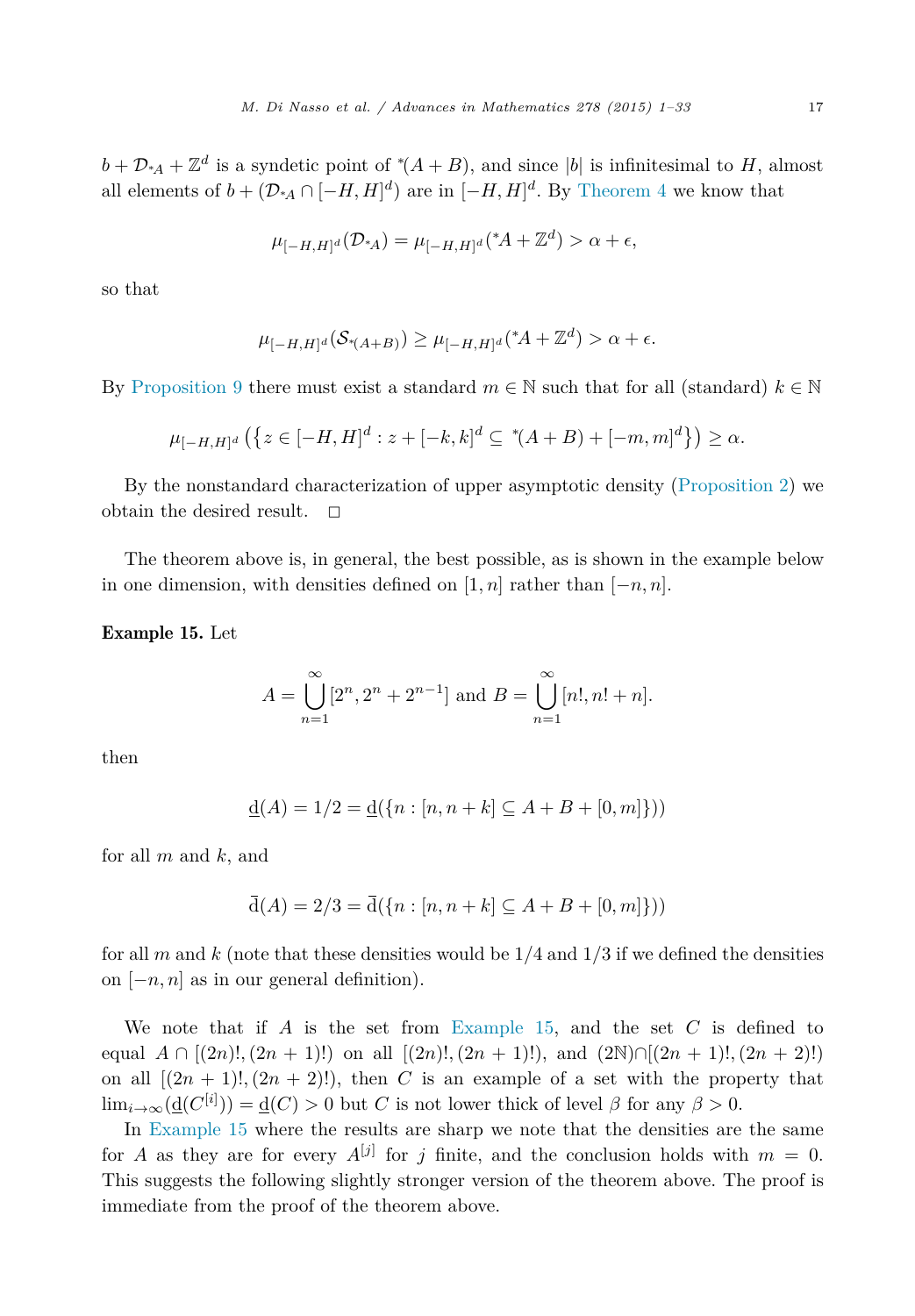<span id="page-17-0"></span>**Corollary 16.** Let A and B be subsets of  $\mathbb{Z}^d$  with the property that  $\overline{d}(A) = \alpha > 0$  and  $BD(B) > 0$ . Let  $\alpha' = \lim_{i \to \infty} (\overline{d}(A_{[i]}))$ . If  $\alpha' > \alpha$  then  $A + B$  is upper syndetic of level r *for any*  $r < \alpha'$ . If  $\alpha = \alpha'$  then  $A + B$  *is upper thick of level*  $\alpha$ *.* 

Combining ideas from [Example 10](#page-12-0) and [Example 15](#page-16-0) it is easy to see that Corollary 16 cannot be improved to allow *r* to equal *α*′ . The set *A* from [Example 10](#page-12-0) has  $\lim_{i\to\infty}(\overline{d}(A_{[i]}))=1$ , and if we add that set to the set *B* from [Example 15](#page-16-0) then  $A+B$ is not upper syndetic of level 1.

#### 4. Lower syndeticity and sumsets

In this section we focus on how the previous theorem can be improved if the set *A* has the stronger property of positive lower density. In the proof of [Theorem 14](#page-15-0) we used the fact that if  $C \subseteq \mathbb{Z}^d$  is such that for some  $H \in {}^* \mathbb{N} \backslash \mathbb{N}$ 

$$
\mu_{[-H,H]^d}(\mathcal{S}_{\ast C}) > \alpha,
$$

then *C* is upper syndetic of level *α*. The analogous result for lower density is far from true, as Example 17 shows (in one dimension).

Example 17. The set *C* constructed below has the property that almost all points in <sup>∗</sup>*C* (on any infinite interval) are points of syndeticity of  ${}^*C$ , and  $d(C) = 1/2$ . However, for any *m*

$$
\underline{\mathbf{d}}\{n \in \mathbb{N} : n + [-2m, 2m] \subseteq A + [0, m]\} = 0.
$$

Let  $s_i$  be the sequence  $1, 2, 1, 2, 3, 1, 2, 3, 4, 1, 2, 3, 4, 5, \ldots$ , and let  $C \subseteq \mathbb{N}$  be such that:

on 
$$
[i!
$$
,  $(i + 1)!$ ),  $n \in C$  iff  $n \equiv \{0, 1, ..., s_i - 1\}$  mod  $2s_i$ .

Thus, on  $[i, (i+1)!]$ , *C* consists of blocks of length  $s_i$ , with the blocks alternating between being completely contained in *C* and not intersecting *C*. We note that for any given *m*, if we let  $H = (I + 1)!$  and  $s_I$  be such that  $2m < s_I < 3m$  then

$$
\mu_{[1,H]}\left(\{n \in {}^*\mathbb{N} : n+[-2m,2m] \subseteq {}^*C + [0,m]\}\right) = 0.
$$

We also note that the only points in  ${}^*C\backslash C$  that are not points of syndeticity are those that are within a standard distance of an endpoint of one of the intervals of nonstandard length.

Example 17 shows that we cannot use the same proof technique from Section [3](#page-12-0) if we want to prove an analogous result with a conclusion involving lower density. These techniques do allow us to conclude strong upper syndeticity.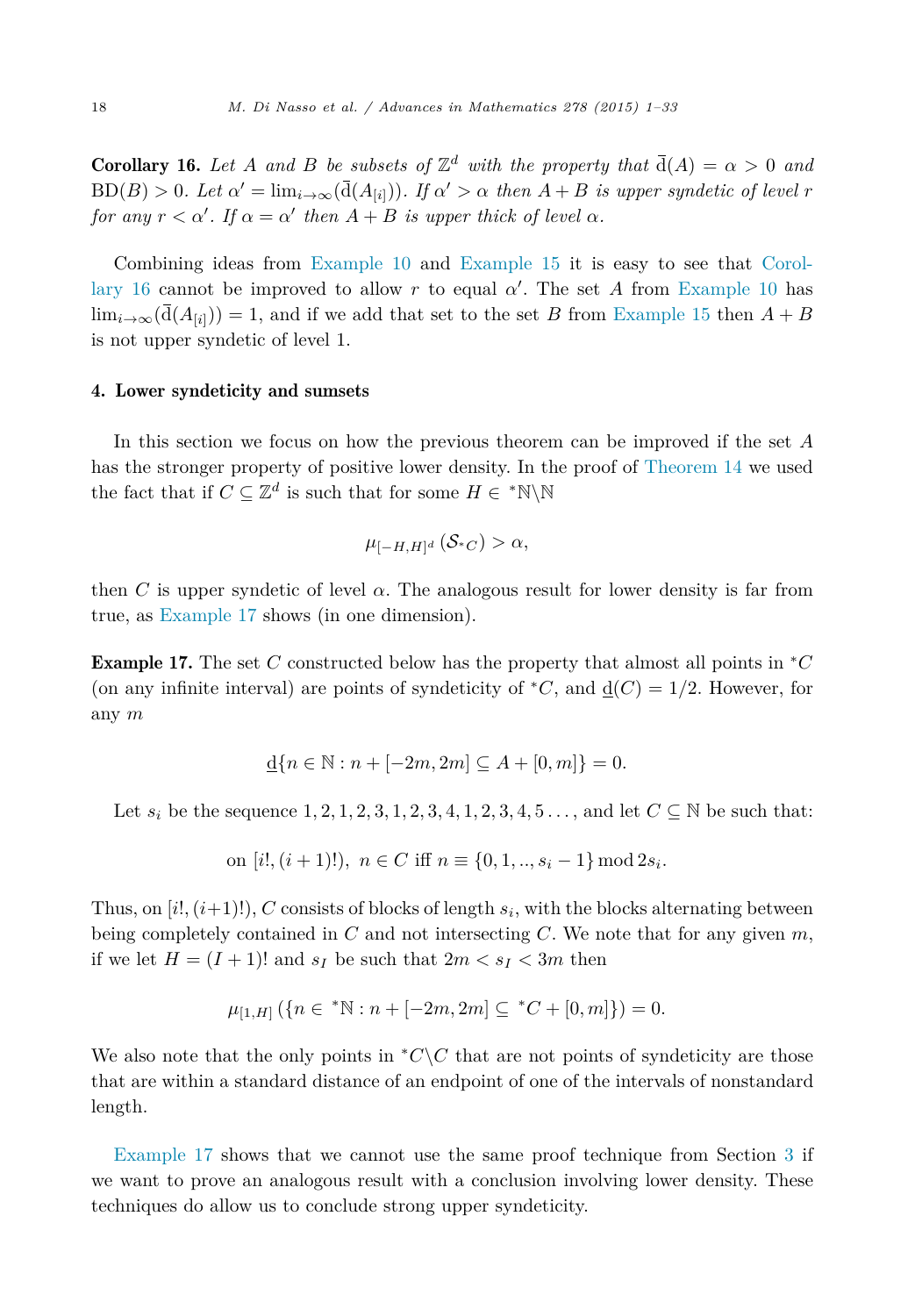<span id="page-18-0"></span>**Theorem 18.** Let *A* and *B* be *subsets* of  $\mathbb{Z}^d$  with the property that  $d(A) = \alpha > 0$  and  $BD(B) > 0$ *. Then*  $A + B$  *is strongly upper syndetic of level*  $\alpha$ *.* 

**Proof.** Let  $S \subseteq \mathbb{N}$  be any sequence going to infinity. Let  $H = s_I$ , where  $I \in {^*}\mathbb{N} \setminus \mathbb{N}$ . Since  $\underline{d}(A) = \alpha$  we know that  $\mu_{[-H,H]^d}({^*A}) \geq \alpha$ . If

$$
\mu_{[-H,H]^d}({}^{\ast}A + \mathbb{Z}^d) = \mu_{[-H,H]^d}({}^{\ast}A),
$$

then by [Proposition 11,](#page-13-0) for each standard  $k \in \mathbb{N}$ 

$$
\mu_{[-H,H]^d}(\{x \in {}^*A : x + [-k,k]^d \subseteq {}^*A\}) = \alpha,
$$

and we may let  $m = 0$ .

If

$$
\mu_{[-H,H]^d}({}^{\ast}A + \mathbb{Z}^d) > \mu_{[-H,H]^d}({}^{\ast}A),
$$

then by arguments identical to those used in the proof of [Theorem 14,](#page-15-0) there must exist  $m \in \mathbb{N}$  such that for all  $k \in \mathbb{N}$ 

$$
\mu_{[-H,H]^d}(\{z \in [-H,H]^d : z + [-k,k]^d \subseteq {}^{\ast}(A+B) + [0,m]^d\}) \ge \alpha.
$$

The result now follows by transfer, since for this *m*, any  $\epsilon > 0$  and any  $i, k \in \mathbb{N}$  there exists  $j>i$  such that

$$
\frac{1}{(2s_j+1)^d} |\{z \in [-s_j, s_j]^d : z + [-k, k]^d \subseteq A + B + [0, m]^d\}| \ge \alpha - \epsilon.
$$

In fact it is not true that the conclusion in the theorem above can be improved to " $A + B$  is lower syndetic of level  $\alpha$ " (see [Example 20](#page-20-0) below). The following theorem is the strongest conclusion we can make involving lower syndeticity.

**Theorem 19.** Let *A* and *B* be subsets of  $\mathbb{Z}^d$  with the property that  $d(A) = \alpha > 0$  and  $BD(B) > 0$ . Then for any  $\epsilon > 0$ ,  $A + B$  is lower syndetic of level  $\alpha - \epsilon$ .

**Proof.** Without loss of generality, let  $\epsilon < \alpha/2$ . So we can assume that  $\alpha - \epsilon > \epsilon$ . Choose *m* ∈ N sufficiently large so that  $BD(B + [-m, m]^d) > 1 - \epsilon$ . Let  $B_m = B + [-m, m]^d$ . It suffices to show that for any  $H \in {}^*{\mathbb{N}} \setminus {\mathbb{N}}$  and any  $k \in {\mathbb{N}}$ ,

$$
\mu_{[-H,H]^d} (\{ x \in [-H,H]^d : x + [-k,k]^d \subseteq {}^{\ast}(A+B) + [-m,m]^d \}) \ge \alpha - \epsilon.
$$

We first note that by a pigeonhole argument we can prove that if  $x, y, x+y \in [-H, H]^d$ are such that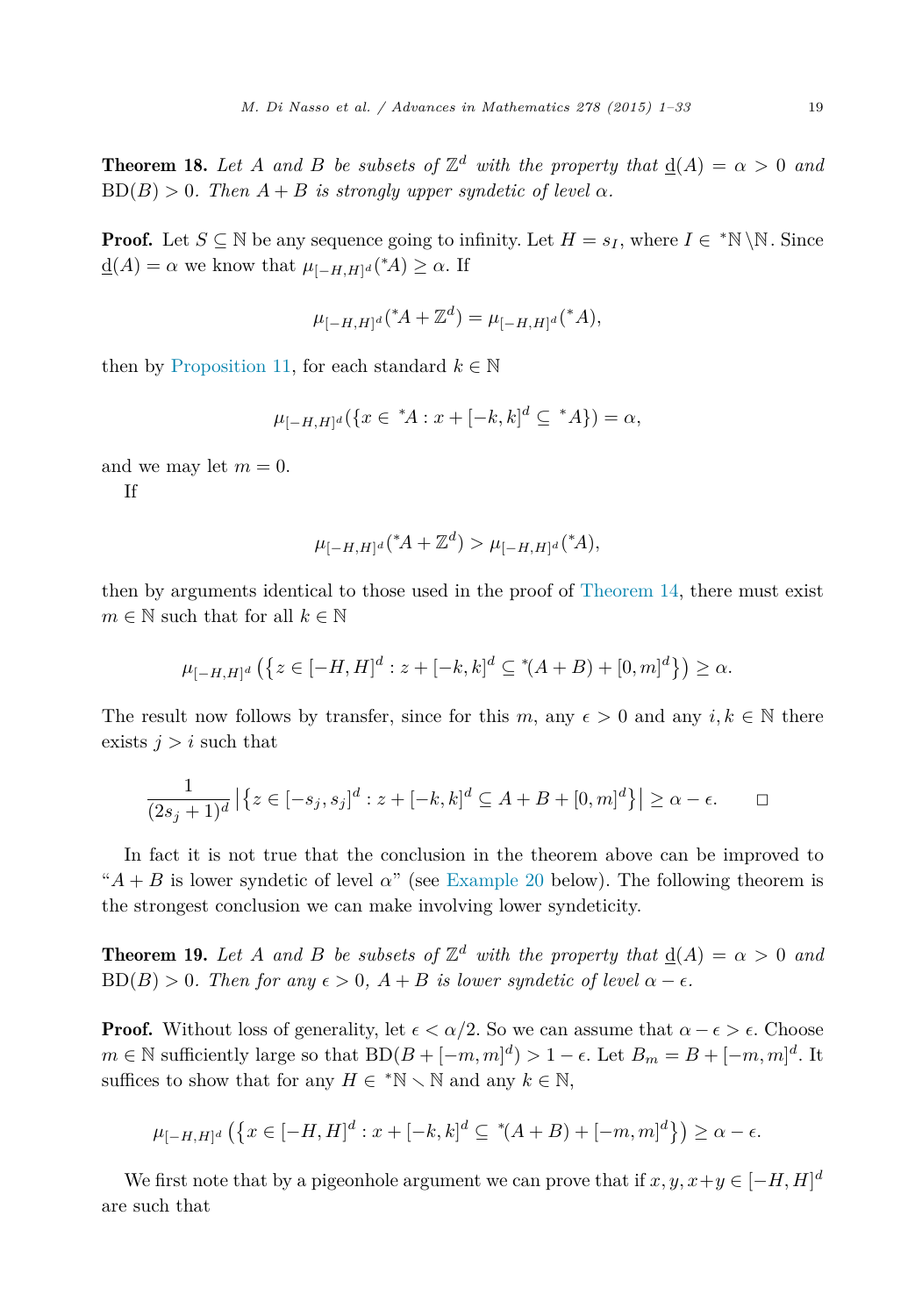<span id="page-19-0"></span>20 *M. Di Nasso et al. / Advances in Mathematics 278 (2015) 1–33*

$$
\overline{d}((^*A - x) \cap \mathbb{Z}^d) + \underline{d}((^*B_m - y) \cap \mathbb{Z}^d) > 1,\tag{1}
$$

then 
$$
(x + y + \mathbb{Z}^d) \cap [-H, H]^d \subseteq {}^*(A + B_m).
$$
 (2)

This is true because if *x* and *y* satisfy (1) then any  $x' \in x + \mathbb{Z}^d$  and  $y' \in y + \mathbb{Z}^d$  also satisfy this condition, so that  $^*A - x'$  and  $y' - ^*B_m$  must intersect.

Now for any  $n \in \mathbb{N}$ , let

$$
S_n = \left\{ x \in {^*A} \cap [-H, H]^d : \frac{|(x + [-n, n]^d) \cap {^*A})|}{(2n + 1)^d} > \frac{\epsilon}{2} \right\}
$$

and

$$
S = \bigcap_{N=1}^{\infty} \bigcup_{n=N}^{\infty} S_n.
$$

Similarly define

$$
T_n = \left\{ x \in {^*A} \cap [-H, H]^d : \frac{|(x + [-n, n]^d) \cap A}{(2n + 1)^d} < \frac{2\epsilon}{3} \right\}
$$

and

$$
T = \bigcup_{N=1}^{\infty} \bigcap_{n=N}^{\infty} T_n.
$$

It is now easy to verify the following Facts:

- 1.  $^*A \setminus S \subseteq T$ .
- 2. If  $x \in [-H, H]^d$ , then  $x \in S$  implies  $\overline{d}(({}^*A x) \cap \mathbb{Z}^d) \ge \epsilon/2$  and  $\overline{d}(({}^*A x) \cap \mathbb{Z}^d) > \epsilon/2$ implies  $x \in S$ .
- 3. If  $x \in {}^{\ast}A \cap [-H, H]^d$ , then  $x \in T$  implies  $\underline{d}(({}^{\ast}A-x) \cap \mathbb{Z}^d) \leq 2\epsilon/3$  and  $\overline{d}(({}^{\ast}A-x) \cap \mathbb{Z}^d)$  $2\epsilon/3$  implies  $x \in T$ .
- 4. If  $x, y \in {}^*A \cap [-H, H]^d$  and  $x y \in \mathbb{Z}^d$ , then  $x \in S$  if and only if  $y \in S$  and  $x \in T$  if and only if  $y \in T$ .

We show that  $\mu_{[-H,H]^d}(T) \leq 2\epsilon/3$ . Suppose that  $\mu_{[-H,H]^d}(T) = \gamma > 2\epsilon/3$ . By the Birkhoff Ergodic Theorem the asymptotic density of  $T - x$  exists for almost all  $x$  (see e.g. [\[10\]](#page-32-0) pages 23 and 24 for more details on a similar argument using this theorem). So there exists an  $x \in T$  such that  $d((T - x) \cap \mathbb{Z}^d) \geq \gamma$ . By Fact 4, we have that

$$
({}^{\ast}A - x) \cap \mathbb{Z}^d = (T - x) \cap \mathbb{Z}^d.
$$

Therefore,  $\underline{d}(({}^{\ast}A - x) \cap \mathbb{Z}) = \gamma > 2\epsilon/3$ , which contradicts that  $x \in T$  by Fact 3.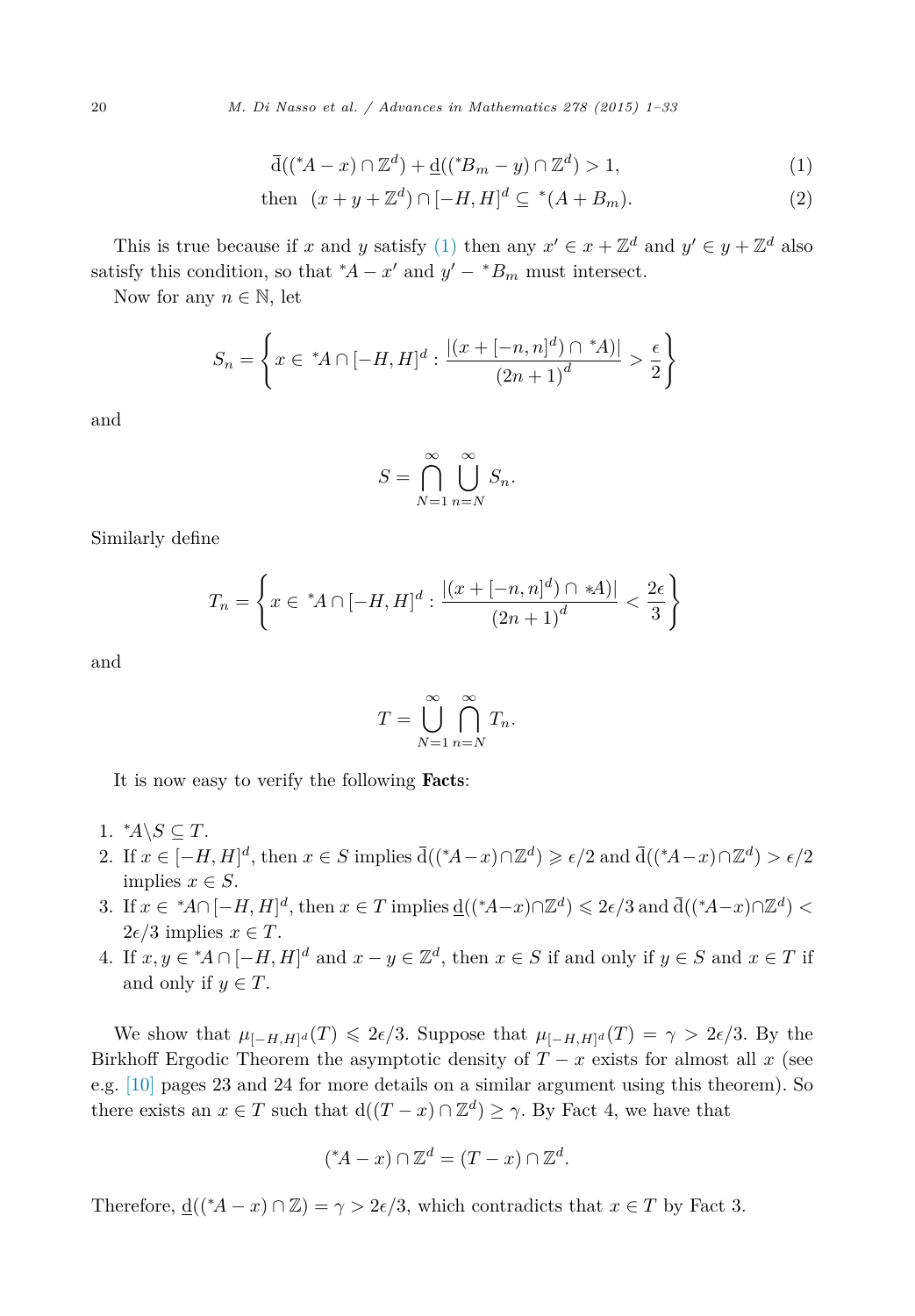<span id="page-20-0"></span>By Fact  $1 \mu_{[-H,H]^d}(S) \ge \alpha - 2\epsilon/3 > \alpha - \epsilon$ . Let  $t \in [-H,H]^d$  be such that  $||t||/H \approx 0$ and  $d({^*B_m \cap (t + \mathbb{Z}^d)}) > 1 - \epsilon$ . By [\(1\)–\(2\),](#page-19-0) we have that

$$
(* (A + B) + [-m, m]^{d}) \cap [-H, H]^{d}
$$
  
= (\*A + \*B<sub>m</sub>)  $\cap [-H, H]^{d} \supseteq (t + S + \mathbb{Z}^{d}) \cap [-H, H]^{d}$ .

Consequently for any  $k \in \mathbb{N}$ , the measure of

$$
(\{x \in [-H, H]^d : x + [0, k]^d \subseteq {}^*(A + B) + [-m, m]^d\})
$$

is at least the measure of  $S + \mathbb{Z}^d$ , which is greater than or equal to  $\alpha - \epsilon$ .

This completes the proof.  $\square$ 

Example 20 shows (in one dimension) that we may not replace  $\alpha - \epsilon$  with  $\alpha$  in the conclusion of the previous theorem.

**Example 20.** Sets  $A, B \subseteq \mathbb{N}$  can be constructed so that they satisfy that  $\underline{d}(A) = 1/2$ ,  $BD(B) \ge 8/9$ , and for any  $m \in \mathbb{N}$  there exists  $k \in \mathbb{N}$  such that

$$
\underline{\mathbf{d}}(\{x \in \mathbb{N} : x + [0, k] \subseteq A + B + [0, m]\}) < \frac{1}{2}.
$$

**Proof.** We construct *A* first. Let  $f(n,p) = 10^{(n^2+p)^2}$ . Notice that  $f(n,p) < f(n+1,0)$ for any *n* and  $p \le n$ , and  $f(N, p)/(f(N, p+1) - f(N, p)) \approx 0$  and  $f(N, N)/(f(N+1, 0)$  $f(N, N) \approx 0$  for any hyperfinite *N* and  $p \le N$ .

For each  $p \in \mathbb{N}$  let  $r_p = \frac{10^p - 2}{2(10^p - 1)}$ . Notice that  $r_p < \frac{1}{2}$  when  $p$  is finite and  $r_p \to \frac{1}{2}$  as  $p \to \infty$ . The number  $r_p$  satisfies that  $r_p + \frac{1}{10^p}(1 - r_p) = \frac{1}{2}$ .

For each  $n \in \mathbb{N}$  and each  $p = 1, 2, \ldots n - 1$ , let

$$
C_{n,p} = C'_{n,p} \cup C''_{n,p}
$$
  
where  $C'_{n,p} = [f(n, p), f(n, p) + \lfloor r_p(f(n, p + 1) - f(n, p)) \rfloor]$   
and  $C''_{n,p} = (10^p \mathbb{N}) \cap [f(n, p) + \lfloor r_p(f(n, p + 1) - f(n, p)) \rfloor, f(n, p + 1)],$ 

i.e.  $C_{n,p}$  ⊆ [ $f(n,p)$ ,  $f(n,p+1)$ ] is the union of an interval of length  $\lfloor r_p(f(n,p+1) - r_p(f(n, p+1)) \rfloor$  $f(n, p)$  and an arithmetic progression of difference  $10<sup>p</sup>$  and length

$$
\left\lfloor \frac{1}{10^p} (1-r_p)(f(n,p+1)-f(n,p)) \right\rfloor.
$$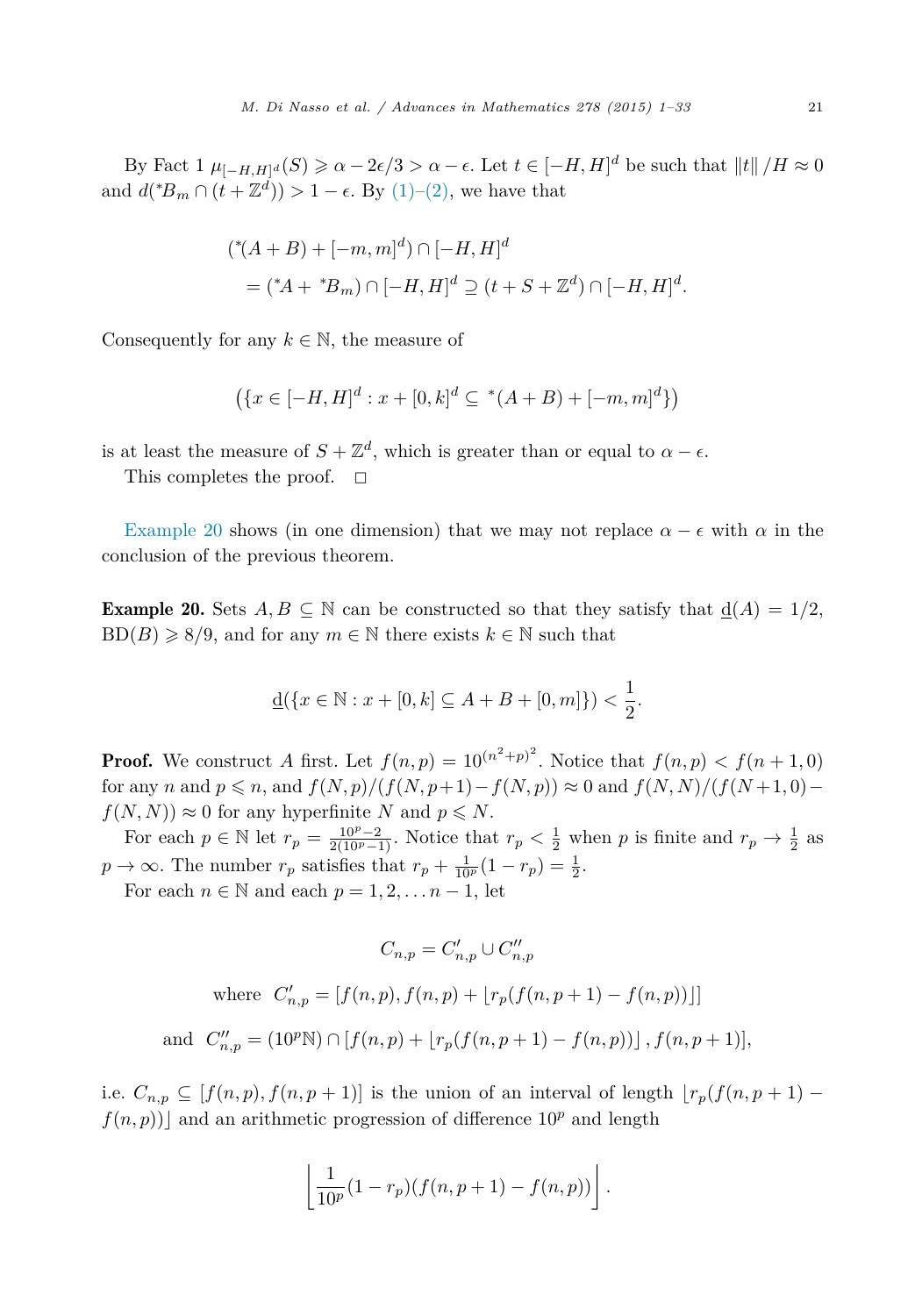Let  $C_{n,n} = 2[f(n,n), f(n+1,0)].$  Let

$$
A = \bigcup_{n=1}^{\infty} \bigcup_{p=0}^{n} C_{n,p}.
$$

Clearly,  $\underline{d}(A) = 1/2$ .

Now we construct *B*.

For each  $p \in \mathbb{N}$  let  $E_p = \bigcup_{k=1}^{\infty} (k10^{2p} - [1, 10^p]), D_p = \mathbb{N} \setminus E_p$ , and  $D = \bigcap_{p=1}^{\infty} D_p$ . Let  $F_n = D \cap [0, 10^{2n} - 1]$ . We list the following **Facts**:

- 1. Every interval of length  $10^{2p}$  contains a gap of *D* with length at least  $10^p$ .
- 2. Also  $d(D) \geq 1 \sum_{p=1}^{\infty} \frac{1}{10^p} = 8/9.$
- 3.  $F_n = D_n \cap [0, 10^{2n} 1].$
- 4. For any  $p' \leq p$

$$
k10^{2p} + D_{p'} \cap [0, 10^{2p} - 1] = D_{p'} \cap [k10^{2p}, (k+1)10^{2p} - 1].
$$

5. For any  $p' < p'' \leqslant p$ ,

$$
k10^{2p} + 10^{2p''} + F_{p'} \subseteq 10^{2p} \mathbb{N} + F_p.
$$

6. For any  $n \geq p$ ,

$$
[k10^{2p}, (k+1)10^{2p} - 1] \cap D_n \subseteq k10^{2p} + F_p.
$$

7.  $10^{2p}\mathbb{N} + D = 10^{2p}\mathbb{N} + F_p$ .

Let

$$
B = \bigcup_{n=2}^{\infty} (f(n,0) + F_n).
$$

Clearly,  $BD(B) \ge d(D) \ge 8/9$ . For each hyperfinite integer *N* and  $1 \le p \le N$ , let  $u = \max {^*B} \cap [0, f(N, p)]$ . We have that  $u/f(N, p) \approx 0$ . The set *B* is a union of  $F_n$ 's translated by rapidly increasing powers of 10. It is important to observe that

$$
10^{2n}\mathbb{N} + B \subseteq 10^{2n}\mathbb{N} + F_n.
$$

This is true because by Fact 5, we have that

• if  $f(n', 0) \ge 10^n$ , then

$$
k10^{2n} + f(n', 0) + F_{n'} = k'10^{2n} + F_{n'} \subseteq 10^{2n} \mathbb{N} + F_n;
$$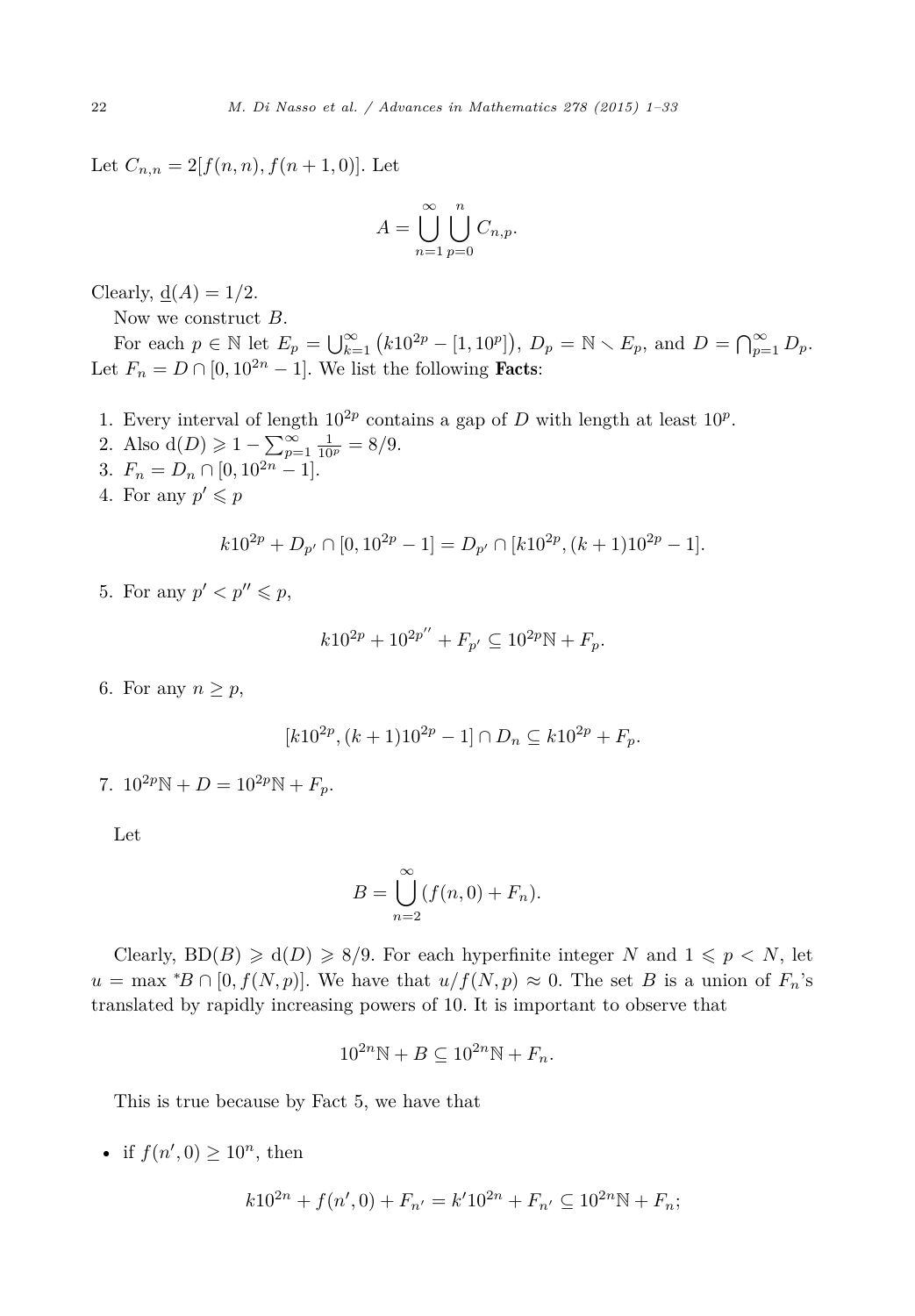<span id="page-22-0"></span>• if 
$$
f(n', 0) = 10^{(n')^4} < 10^{2n}
$$
, then

$$
k10^{2n} + f(n', 0) + F_{n'} = k'10^{(n')^4} + F_{n'} = k''10^{2(n'+1)} + F_{n'} \subseteq 10^{2n} \mathbb{N} + F_n.
$$

Now we show that the sets *A* and *B* are what we want.

Given any  $m \in \mathbb{N}$ , choose a  $p \in \mathbb{N}$  sufficiently large so that  $10^p > 2m$ . Let  $H =$ *f*(*N,* 2*p* + 1). Then  $(f(N, 2p + 1) - f(N, 2p))/H \approx 1$ . Let  $u = \max B \cap [1, H]$ . We also have  $u/H \approx 0$ . So

$$
(*A + *B + [0, m]) \cap [0, f(N, 2p + 1)]
$$
  
\n
$$
\subseteq [0, f(N, 2p) + [r_{2p}(f(N, 2p + 1) - f(N, 2p))] + u + m]
$$
  
\n
$$
\cup (C''_{N, 2p} + *B \cap [0, u] + [0, m]).
$$

Note that  $(C''_{N,2p} + {}^{*}B \cap [0,u]) \cap [1,H] \subseteq (C''_{N,2p} + F_{2p}) \cap [1,H]$  and every interval of length  $10^{2p}$  contains a gap of length  $10^p$  in  $(C''_{N,2p} + F_{2p}) \cap [1,H]$ . Since  $10^p > 2m$ , every interval of length  $10^{2p}$  in  $[f(N, 2p) + [r_{2p}(f(N, 2p + 1) - f(N, 2p))] + u + m, f(N, 2p + 1)]$ is not entirely in  $*(A + B) + [0, m]$ . So we can choose  $k = 10^{2p}$  so that

$$
\{x \in [1, H] : x + [0, k] \subseteq {}^{\ast}(A + B) + [0, m] \}
$$
  
 
$$
\subseteq [1, f(N, 2p) + [r_{2p}(f(N, 2p + 1) - f(N, 2p))] + u].
$$

Hence

$$
\mu_{[1,H]}(\{x \in [1, H] : x + [0, k] \subseteq {}^*(A + B) + [0, m]\})
$$
  
\n
$$
\approx \frac{1}{H}(f(N, 2p) + [r_{2p}(f(N, 2p + 1) - f(N, 2p)) + u)]
$$
  
\n
$$
\approx r_{2p} < \frac{1}{2}. \qquad \Box
$$

## 5. Syndeticity for the sum of two sets of positive lower density

In this section we focus only on the dimension 1 case, where the results from Section [4](#page-17-0) can be improved under the assumption that both sets have positive lower density. The results use Mann's theorem about the additivity of Schnirelmann density [\[17\]](#page-32-0) and thus do not generalize to *n* dimensions in a straightforward way. For the remainder of the section the dimension is 1 and the density functions are defined on intervals of natural numbers starting at 1, as in the classical setting.

Mann's theorem asserts that if *A* and *B* are subsets of N such that  $\sigma(A) = \alpha$  and  $\sigma(B) = \beta$ , then

$$
\sigma((A \cup \{0\}) + (B \cup \{0\})) \ge \min\{\alpha + \beta, 1\}.
$$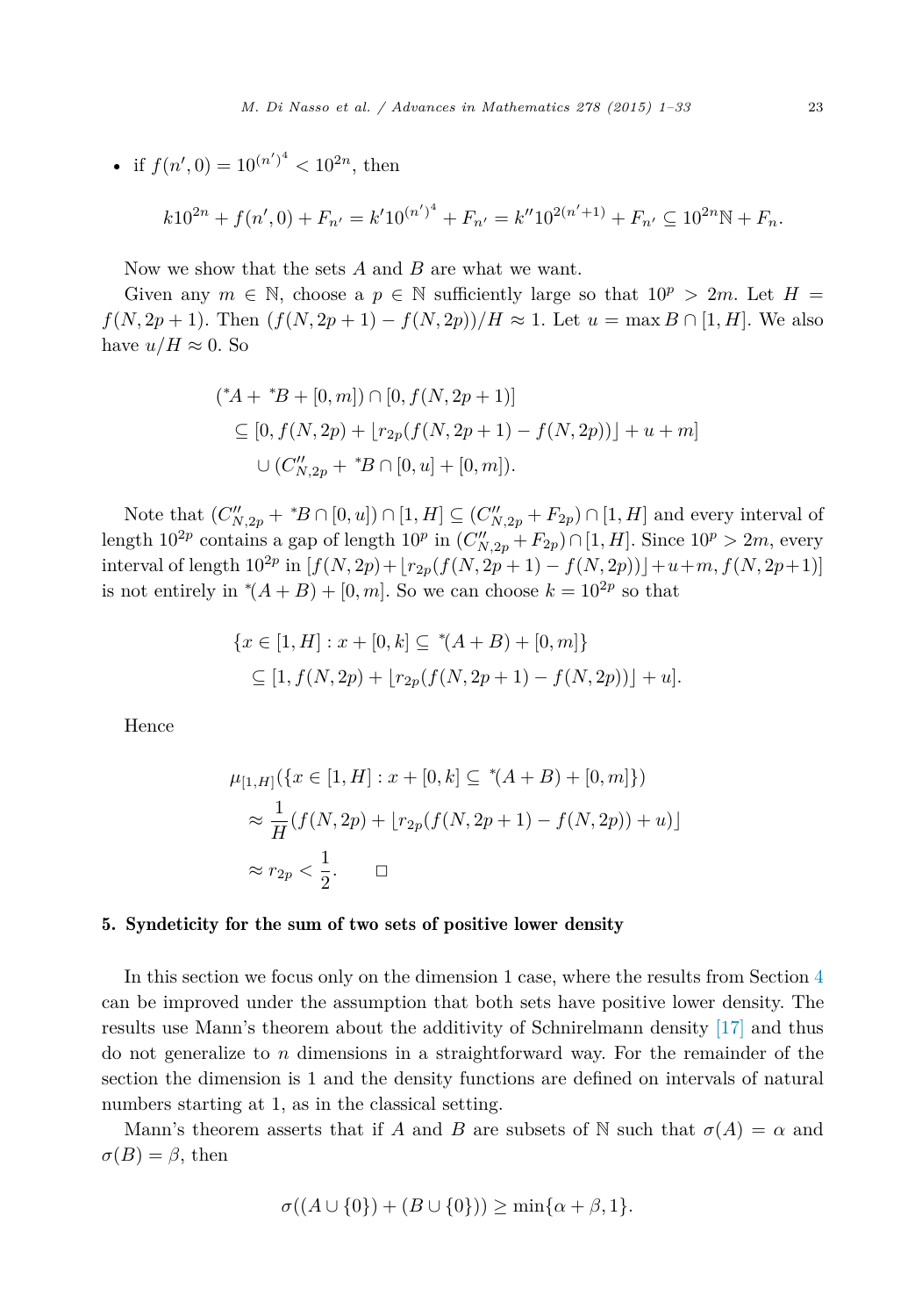<span id="page-23-0"></span>This guarantees that for any *n*

$$
\frac{|((A \cup \{0\}) + (B \cup \{0\})) \cap [1, n]|}{n} \ge \min\{\alpha + \beta, 1\}.
$$

So the result can at once be thought of as pertaining to either infinite sets or finite sets of natural numbers up to some *n*.

We first need the proposition below.

**Proposition 21.** Let  $A \subseteq \mathbb{N}$  be such that  $\underline{d}(A) = \alpha > 0$ . Then for any  $H \in {^*}\mathbb{N}\backslash\mathbb{N}$  and any  $\epsilon > 0$  there exists an internal  $E \subseteq {}^{\ast}A \cap \mathcal{D}_{{}^{\ast}A} \cap [1,H]$  such that  $\sigma(E-e) \geq \alpha - \epsilon$  for *some*  $e \in [1, H]$ *, with*  $e/H \leq \epsilon$ *.* 

Here by  $\sigma(E - e)$  we mean the Schnirelmann density of the internal set  $E - e$  on  $[1, H - e]$ , i.e.  $\inf_{h \in H - e} \frac{|(E - e) \cap [1, h]|}{h}$ .

**Proof.** We will write  $D_A$  for  $^*A \cap D_{^*A}$ . Since  $D_A$  is Loeb measurable on any interval, and Loeb measurable sets are approximable from below by internal sets, for each  $n \in \mathbb{N}$ there exists an internal set  $E_n$  such that

$$
E_n \subseteq D_A \cap [(H/2^n), (H/2^{n-1})]
$$

and

$$
\mu_{[1,H]}(E_n) > (1 - \epsilon/4)\mu_{[1,H]}(D_A \cap [(H/2^n), (H/2^{n-1})]).
$$

Let  $m \in \mathbb{N}$  be such that

$$
1/2^m < \epsilon \text{ and let } E = \bigcup_{n=1}^{2m} (E_n).
$$

Then *E* is internal and  $E \subseteq D_A \cap [1, H] = {}^*A \cap \mathcal{D}_A \cap [1, H]$ .

By [Theorem 4](#page-7-0) and [Proposition 2](#page-5-0)

$$
\mu_{[1,H]}(D_A \cap [1, K]) \ge \alpha(K/H)
$$
 for all  $\mathbb{N} < K < H$ .

Note that for any  $n < m$ , if  $x \in [(H/2^n), (H/2^{n-1})]$  then

$$
\mu_{[1,H]}(E \cap [(H/2^n), x]) \ge \mu_{[1,H]}(D_A \cap [(H/2^n), x]) - (\epsilon/4)(1/2^{n-1} - 1/2^n)
$$
  

$$
\ge \mu_{[1,H]}(D_A \cap [(H/2^n), x]) - (\epsilon/4)(x/H),
$$

and

$$
\mu_{[1,H]}(E\cap [1,(H/2^n)])>(1-\epsilon/4)\mu_{[1,H]}(D_A\cap [1,(H/2^n)])-1/2^{2m}.
$$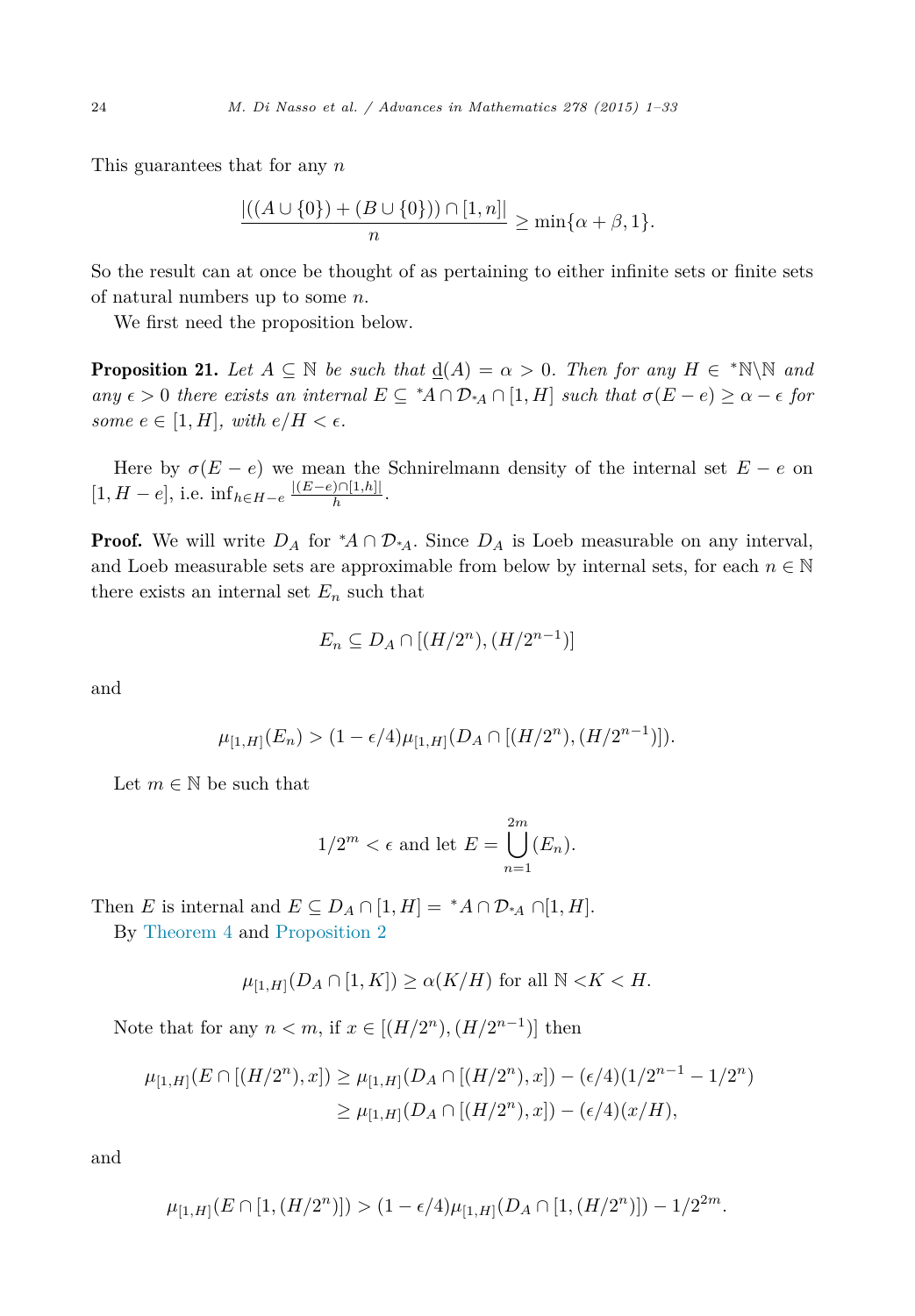<span id="page-24-0"></span>We now have:

$$
\mu_{[1,H]}(E \cap [1, x])
$$
\n
$$
= \mu_{[1,H]}(E \cap [1, (H/2^n)]) + \mu_{[1,H]}(E \cap [(H/2^n), x])
$$
\n
$$
> (1 - \epsilon/4)\mu_{[1,H]}(D_A \cap [1, (H/2^n)]) - 1/2^{2m} +
$$
\n
$$
+ \mu_{[1,H]}(D_A \cap [(H/2^n), x]) - (\epsilon/4)(x/H)
$$
\n
$$
\geq \mu_{[1,H]}(D_A \cap [1, x]) - \epsilon/4(\mu_{[1,H]}(D_A \cap [(H/2^n), x]) + x/H) - \epsilon/2^m
$$
\n
$$
\geq \alpha x/H - \epsilon/4(x/H + x/H) - (\epsilon/2)x/H
$$
\n
$$
\geq \alpha x/H - \epsilon x/H.
$$

This means that the largest element *u* in [1*, H*] such that

$$
|E \cap [1, u]| < (\alpha - \epsilon)u
$$

is less than  $(1/2<sup>m</sup>)H$ . Let  $e = u + 1$ . We note that *e* must be an element of *E*, and that for all  $e < x < H$ 

$$
|E \cap [e+1, x]| \ge (\alpha - \epsilon)(x - e)
$$

by the maximality of *u*. Thus  $\sigma(E-e) \geq \alpha - \epsilon$  on [1, *H* − *e*], and all the statements in the conclusion are satisfied.  $\quad \Box$ 

**Theorem 22.** Let A and B be subsets of N with the property that  $\underline{d}(A) = \alpha > 0$ , and  $\underline{d}(B) = \beta > 0$ *. Then*  $A + B$  *is strongly upper syndetic of level* min $\{\alpha + \beta, 1\}$ *.* 

**Proof.** If  $\alpha + \beta > 1$  then  $A + B$  contains all but finitely many positive integers, hence the conclusion holds trivially with  $m = 0$ . So, we suppose that  $\alpha + \beta \leq 1$ .

Let  $S \subseteq \mathbb{N}$  be any sequence going to infinity. Let  $H = s_I$ , where  $I \in {}^* \mathbb{N} \backslash \mathbb{N}$ .

By transfer (as in the proof of [Theorem 18\)](#page-18-0) it suffices to show that there exists  $m \in \mathbb{N}$ such that for all  $k \in \mathbb{N}$ 

$$
\mu_{[1,H]}\left(\{z \in [1,H] : z + [-k,k] \subseteq {}^*\!(A+B) + [-m,m]\}\right) \ge \alpha + \beta.
$$

By [Proposition 21,](#page-23-0) for each  $n \in \mathbb{N}$  there exists an internal set  $E_{A,n}$  and  $a_n \in E_{A,n}$ such that

- $\sigma(E_{A,n} a_n) \ge \alpha 1/n$  on  $[1, H a_n],$
- $E_{A,n} \subseteq {}^{\ast}A \cap \mathcal{D}_{^{\ast}A} \cap [1, H],$  and
- $a_n/H < 1/n$ .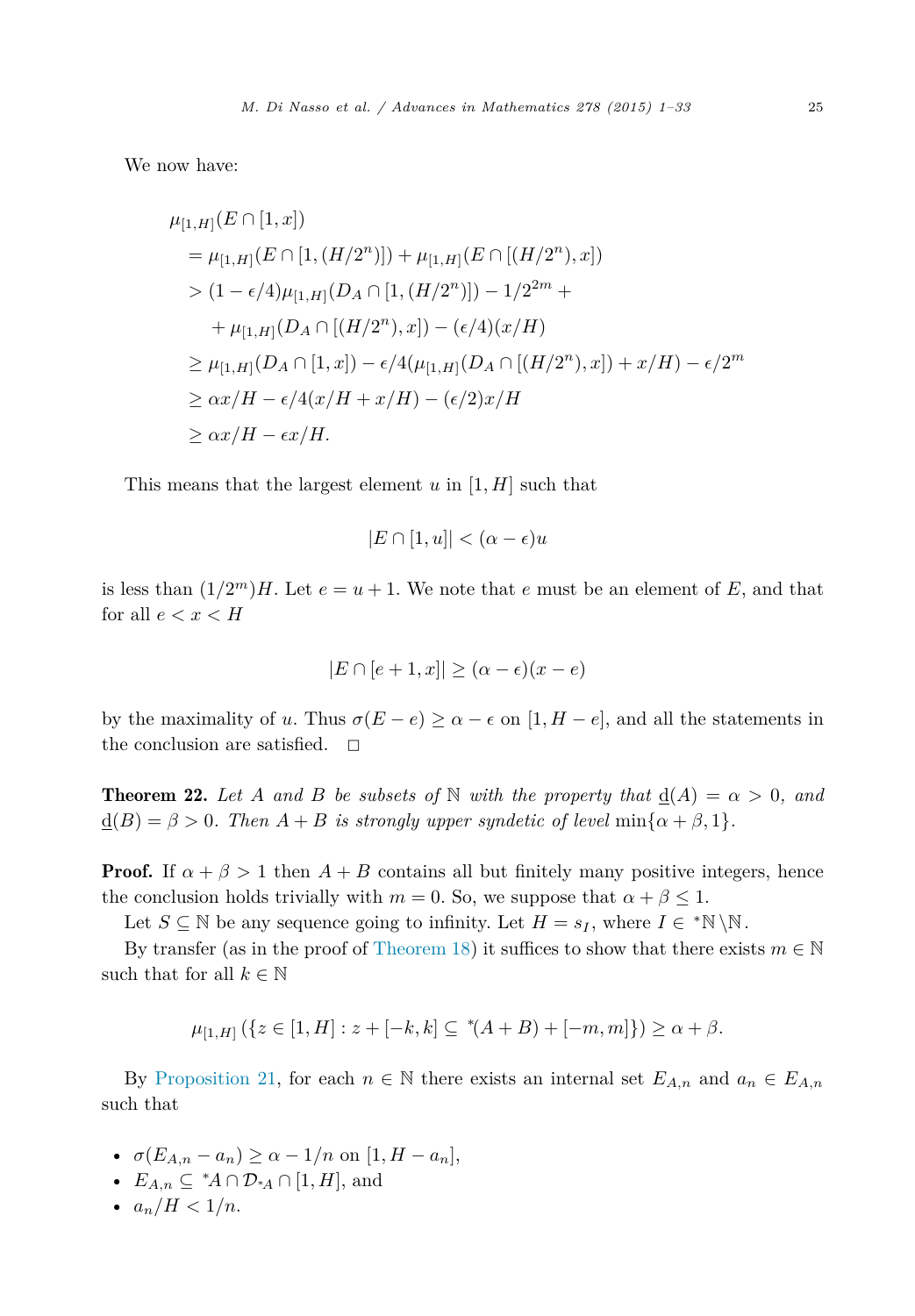Similarly, for each  $n \in \mathbb{N}$  there exists  $E_{B,n}$  and  $b_n \in E_{B,n}$  such that

- $\sigma(E_{B,n} b_n) \geq \beta 1/n$  on  $[1, H b_n],$
- $E_{B,n} \subseteq {}^*B \cap \mathcal{D}_*$ <sub>*B*</sub>  $\cap$  [1, *H*], and
- $b_n/H < 1/n$ .

By Mann's theorem,

$$
\sigma(E_{A,n} - a_n + E_{B,n} - b_n) \ge \alpha + \beta - 2/n \text{ on } [1, H - (a_n + b_n)],
$$

i.e.

$$
\frac{|(E_{A,n} - a_n + E_{B,n} - b_n) \cap [1, H - (a_n + b_n)]|}{H - (a_n + b_n)} \ge \alpha + \beta - 2/n.
$$

This implies that

$$
\mu_{[1,H]}(E_{A,n} - a_n + E_{B,n} - b_n) \cap [1, H - (a_n + b_n)]) \geq (\alpha + \beta - 2/n)(1 - 2/n).
$$

Thus

$$
\mu_{[1,H]}(E_{A,n}+E_{B,n}) \geq (\alpha+\beta-2/n)(1-2/n) \geq \alpha+\beta-4/n.
$$

Since each  $E_{A,n}$  is in \* $A \cap \mathcal{D}_{*A}$  and each  $E_{B,n}$  is in \* $B \cap \mathcal{D}_{*B}$ , by [Theorem 8](#page-10-0) we know that every  $E_{A,n} + E_{B,n}$  is contained in  $*(A + B) \cap S_{*(A+B)}$ , so that

$$
\mu_{[1,H]}({}^*(A+B)\cap \mathcal{S}_{*(A+B)})\geq \alpha+\beta.
$$

Now, if

$$
\mu_{[1,H]}(\mathcal{S}_{*(A+B)}) > \alpha + \beta
$$

then the result follows by [Proposition 9.](#page-11-0) If, on the other hand,

$$
\mu_{[1,H]}(\mathcal{S}_{*(A+B)}) = \alpha + \beta
$$

then, since  $S_*(A+B) = S_*(A+B) + \mathbb{Z}$ , it must be that

$$
\alpha + \beta \le \mu_{[1,H]}({}^*(A+B) \cap S_{*(A+B)}) \le \mu_{[1,H]}(({}^*(A+B) \cap S_{*(A+B)}) + \mathbb{Z})
$$
  

$$
\le \mu_{[1,H]}(S_{*(A+B)} + \mathbb{Z}) = \mu_{[1,H]}(S_{*(A+B)}) = \alpha + \beta.
$$

Thus, the set  $*(A + B) \cap S_{*(A+B)}$  satisfies the hypotheses of the set *S* in [Proposition 11](#page-13-0) (in one dimension). This implies that for each standard  $k \in \mathbb{N}$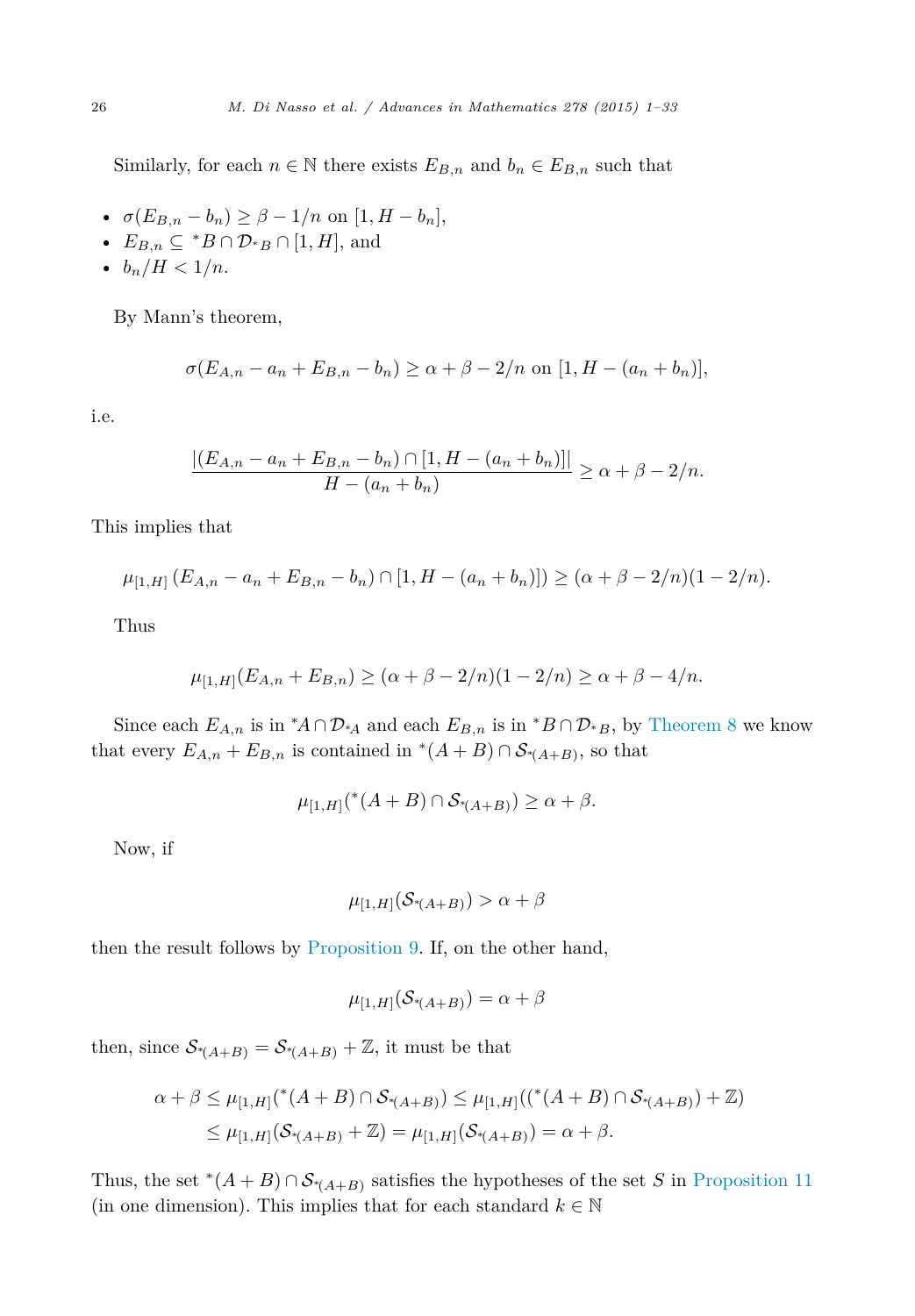$$
\mu_{[1,H]}(\{x \in {}^*(A+B) : x + [-k,k] \subseteq {}^*(A+B)\} = \alpha + \beta,
$$

and the result follows with  $m = 0$ .  $\Box$ 

Question. Under the same hypotheses as in the theorem above, can we conclude that for any  $\epsilon > 0$  the sumset  $A + B$  is lower syndetic of level min $\{\alpha + \beta - \epsilon, 1\}$ ?

Currently the strongest conclusion that can be made involving lower density is the result below.

**Theorem 23.** Let A and B be subsets of N with the property that  $d(A) = \alpha > 0$ , and  $d(B) = \beta > 0$ . Then for any  $\epsilon > 0$  and any increasing function  $f : \mathbb{N} \to \mathbb{N}$ , there exists  $m_f \in \mathbb{N}$  *such that* 

$$
\underline{\mathrm{d}}(\{n \in \mathbb{N}: \ \exists \ m < m_f, \ n + [-f(m), f(m)] \subseteq A + B + [-m, m]\})
$$

 $i$ *s at least* min{ $\alpha + \beta - \epsilon$ , 1}*.* 

We note that here  $m_f$  depends only on the function, but that  $m$  may depend on  $n$ .

**Proof.** As before, if  $\alpha + \beta > 1$  the result is immediate, so we assume that  $\alpha + \beta \leq 1$ and suppose, for the sake of contradiction, that for some  $\epsilon > 0$  no such  $m_f$  exists. Then there exists  $r < \alpha + \beta$  such that for all  $m_0 \in \mathbb{N}$  there exist arbitrarily large  $n \in \mathbb{N}$  such that for all  $m < m_0$ 

$$
|\{z \in [1,n] : z + [-f(m), f(m)] \subseteq A + B + [-m, m]\}| < rn.
$$

By overspill there exist  $M, H \in \mathbb{N} \setminus \mathbb{N}$  such that for all  $m < M$ 

$$
|\{z \in [1, H] : z + [-f(m), f(m)] \subseteq {}^*(A+B) + [-m, m]\}| < rH,
$$

so that

$$
\mu_{[1,H]}\left(\{z \in [1,H] : z + [-f(m), f(m)] \subseteq {}^*(A+B) + [-m,m]\}\right) \leq r.
$$

But, as in the proof of the previous theorem, we know that for any fixed  $H \in {}^*N\backslash N$ there exists  $m \in \mathbb{N}$  such that for all  $k \in \mathbb{N}$ 

$$
\mu_{[1,H]}(\{z \in [1,H] : z + [-k,k] \subseteq {}^*(A+B) + [-m,m]\}) \ge \alpha + \beta,
$$

and this contradiction completes the proof.  $\Box$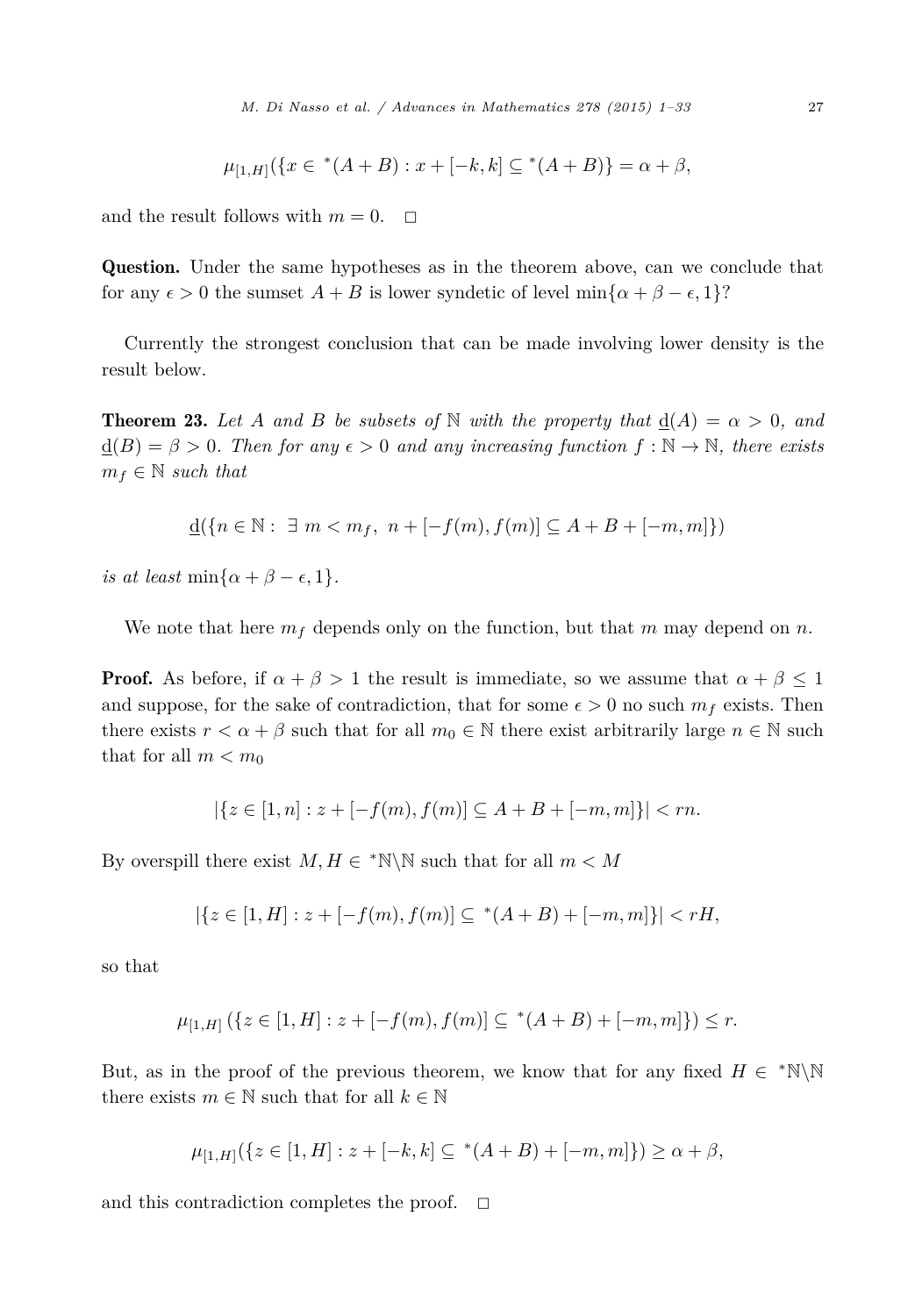#### <span id="page-27-0"></span>6. A Lebesgue density theorem for nonstandard cuts

The goal of this section is to prove an analogue of the Lebesgue density theorem for measures induced by arbitrary cuts in <sup>∗</sup>N. Let  $H \in$  <sup>\*</sup>N\N. A *cut U* in [1, *H*] is an initial segment of  $[1, H]$  that is closed under addition. Cuts in this context were introduced in [\[13\],](#page-32-0) and some of the topological properties of the quotient space [1*, H*] under the equivalence relation  $x \equiv y$  iff  $|x - y| \in U$  were explored. For a given cut *U* in [1, *H*], we let  $\mathcal{U} = (-U) \cup \{0\} \cup (U)$ . A *U*-monad of  $[-H, H]^d$  is a set of the form  $x + \mathcal{U}^d$ , where  $x \in [-H, H]^d$  and  $x + U^d \subseteq [-H, H]^d$ . The main result in this section is really about the behavior of Loeb measure on the space of monads of various cuts, i.e. the quotient space under the projection that sends *x* to  $x + U^d$ . For any  $N \lt K \leq H$  there is a natural cut of all elements infinitesimal to *K*, given by  $U_K = \bigcap_{i=1}^{\infty} [1, K/i]$ . Loeb measure on the quotient space of  $[-K, K]^d$  for the cut  $U_K$  is isomorphic to Lebesgue Measure on  $[-1, 1]^d$  via the measure-preserving mapping that sends  $x + U^d$  to st $(x/K)$ . So, the fact that the Lebesgue density theorem holds for such cuts is immediate from the fact that the result holds for Lebesgue measure. Previous standard results were obtained by using the density theorem in the space of monads of such  $U_K$  in [\[14,15\]](#page-32-0) and [\[16\].](#page-32-0) In this section we show that there is an analogous density theorem for every cut and in every finite dimension. The standard results in this paper are based on the density theorem in the case where that  $U = N$ .

We begin with a standard combinatorial lemma.

**Lemma 24.** Suppose that  $m \in \mathbb{N}$  and  $(T_i)_{i \leq n}$  is a collection of subsets of a finite set X *such that for every*  $x \in X$ 

$$
1 \le \sum_{i < n} \chi_{T_i}(x) \le m
$$

where  $\chi_{T_i}$  denotes the characteristic function of  $T_i$ . If  $t \in (0,1)$  and  $E \subset X$  is such that

$$
\frac{|T_i \cap E|}{|T_i|} \le t
$$

*for every*  $i < n$ *, then* 

$$
\frac{|E|}{|X|} \le \frac{mt}{1 + (m-1)t}.
$$

**Proof.** We may assume that each  $x \in E$  is in only one of the  $T_i$  and that each  $x \in X \backslash E$ is in *m* of the  $T_i$  since removing elements of  $E$  from all but one of the  $T_i$  or adding elements of  $X \setminus E$  to any of the  $T_i$  (if that element is in fewer than *m* of them) maintains the hypotheses without changing the conclusion. Then

$$
|E| \le t \sum_{i < n} |T_i| = t(m(|X| - |E|) + |E|) = t(m|X| - (m-1)|E|)
$$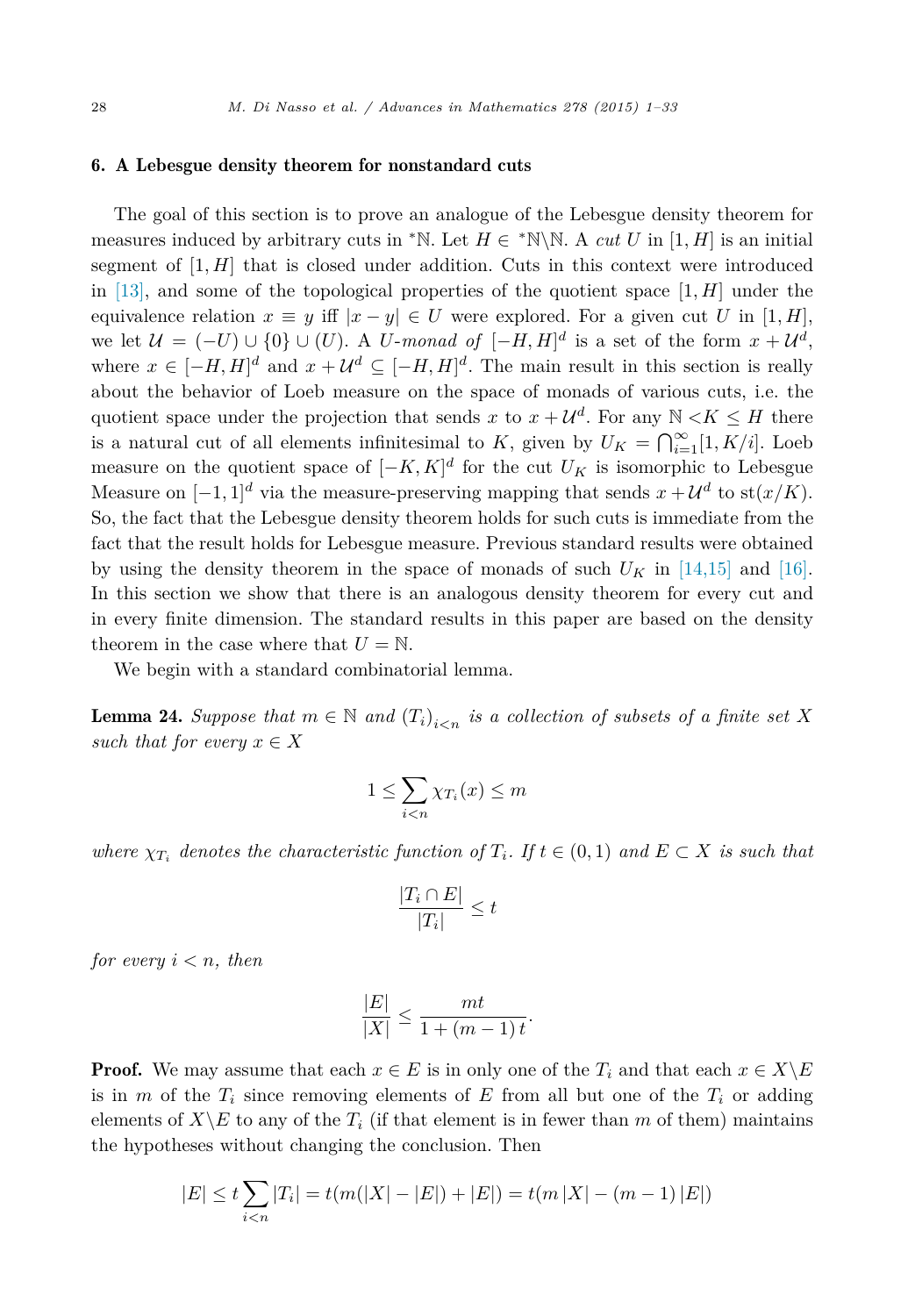so that

$$
|E| (1 + (m - 1)t) \le tm |X|
$$

which yields the desired result.  $\square$ 

If *E* is an internal subset of  $^*\mathbb{Z}^d$  and  $x \in \ ^*\mathbb{Z}^d$  define

$$
d_E(x) := \liminf_{\nu > U} \mu_{x+[-\nu,\nu]^d} \left( \left( E + \mathcal{U}^d \right) \cap \left( x + [-\nu,\nu]^d \right) \right),
$$

where  $\liminf_{\nu>U}$  means  $\sup_{\xi>U} \inf_{U<\nu<\xi}$ . Observe that if  $x \in {}^*\mathbb{Z}^d$  and  $y \in U^d$  then

$$
d_E(x + y) = d_E(x - y) = d_E(x).
$$

The proof of the next theorem is based on the proof of the Lebesgue density theorem given in [\[6\].](#page-32-0)

**Theorem 25.** Let  $H \in \mathbb{N} \setminus \mathbb{N}$  and  $E$  be an internal subset of  $[-H, H]^d$ . Then

$$
\mu_{[-H,H]^d}(\{x \in E + \mathcal{U}^d : d_E(x) < 1\}) = 0.
$$

**Proof.** We will write simply  $\mu$  for  $\mu_{[-H,H]^d}$ . Until we are able to show that the outer measure of  $\{x \in E + U^d : d_E(x) < 1\}$  is 0, it is not clear that the set is measurable. To show this, we fix  $t \in (0, 1)$ , and prove that the set

$$
R = \left\{ x \in E + \mathcal{U}^d : d_E(x) < t \right\}
$$

has outer measure 0. For any  $\epsilon > 0$  we may pick an internal subset *D* of  $[-H, H]^d$ containing *R* such that

$$
\mu(D) \le \mu^*(R) + \epsilon.
$$

We will show that

$$
\mu(D) \le \frac{\epsilon}{1 - \frac{4^d t}{(4^d - 1)t + 1}},
$$

which can be made arbitrarily small by making  $\epsilon$  small. This yields the desired result since  $R \subseteq D$ .

Define

$$
R_{+} = \left\{ x \in E : \exists z \in [1, H], x + [-z, z]^{d} \subset D \text{ and } \frac{\left| E \cap (x + [-z, z]^{d}) \right|}{(2z + 1)^{2}} < t \right\}
$$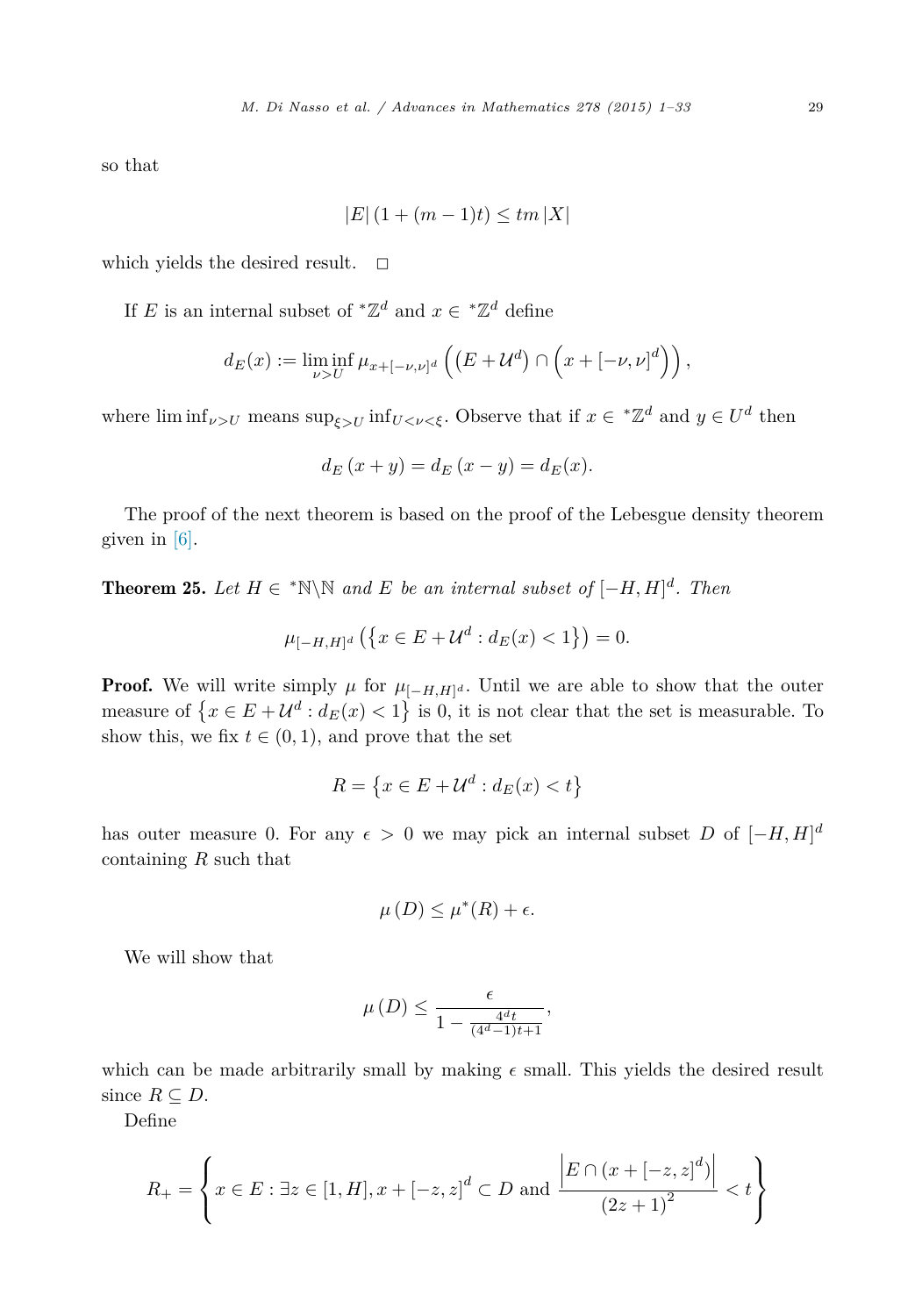and observe that  $R_+$  is an internal subset of *E* containing  $R \cap E$ . We can now cover every point *x* in *D* by open hypercubes of the form  $(x + (-y, y)^d)$ , such that

$$
\frac{|R_{+} \cap (x + (-y, y)^{d})|}{(2y + 1)^{2}} \leq t,
$$

by letting  $y = z + \frac{1}{2}$  if  $x \in R_+$  and  $y = \frac{1}{2}$  if  $x \in D \setminus R_+$ . By the Besicovitch Covering Theorem (see, for example, [12, [page](#page-32-0) 483]) there exists a hyperfinite sequence  $(S_i)_{i \in I}$  of these hypercubes such that for every  $x \in D$ 

$$
1 \le \sum_{i \in I} \chi_{S_i}(x) \le 4^d.
$$

An application of [Lemma 24](#page-27-0) shows that

$$
\frac{|R_+|}{|D|} \le \frac{4^d t}{(4^d - 1)t + 1}.
$$

It follows that

$$
\mu(D) \le \mu(R_+) + \epsilon
$$
  
 
$$
\le \frac{4^d t}{(4^d - 1)t + 1} \mu(D) + \epsilon
$$

and hence

$$
\mu(D) \le \frac{\epsilon}{1 - \frac{4^d t}{(4^d - 1)t + 1}}
$$

as desired, showing that the outer measure is 0.

By the completeness of the Loeb measure we obtain the desired result.  $\Box$ 

Suppose that *U* is a cut in [1*, H*]. We say that a subset *S* of  $[-H, H]^d$  is *U*-hereditarily *measurable* iff for every  $x \in [-H, H]^d$  and every  $U < \nu < H$ ,

$$
(S + \mathcal{U}^d) \cap (x + [-\nu, \nu]^d)
$$
 is  $\mu_{x + [-\nu, \nu]^d}$ -measurable.

For  $x \in [-H, H]^d$  and  $S \subseteq [-H, H]^d$  *U*-hereditarily measurable we define:

$$
d_S^U(x) = \liminf_{\nu > U} \mu_{x+[-\nu,\nu]^d} \left( (S + \mathcal{U}^d) \cap (x + [-\nu,\nu]^d) \right).
$$

We note that since *S* is hereditarily measurable  $d_S^U$  is well-defined. If  $U = N$  and *S* is internal this definition agrees with the definition given in Section [2.](#page-6-0) Equivalently, we adopt the convention that if  $U = \mathbb{N}$  we simply write  $d_S(x)$  for  $d_S^{\mathbb{N}}(x)$ . As in Section [2](#page-6-0) we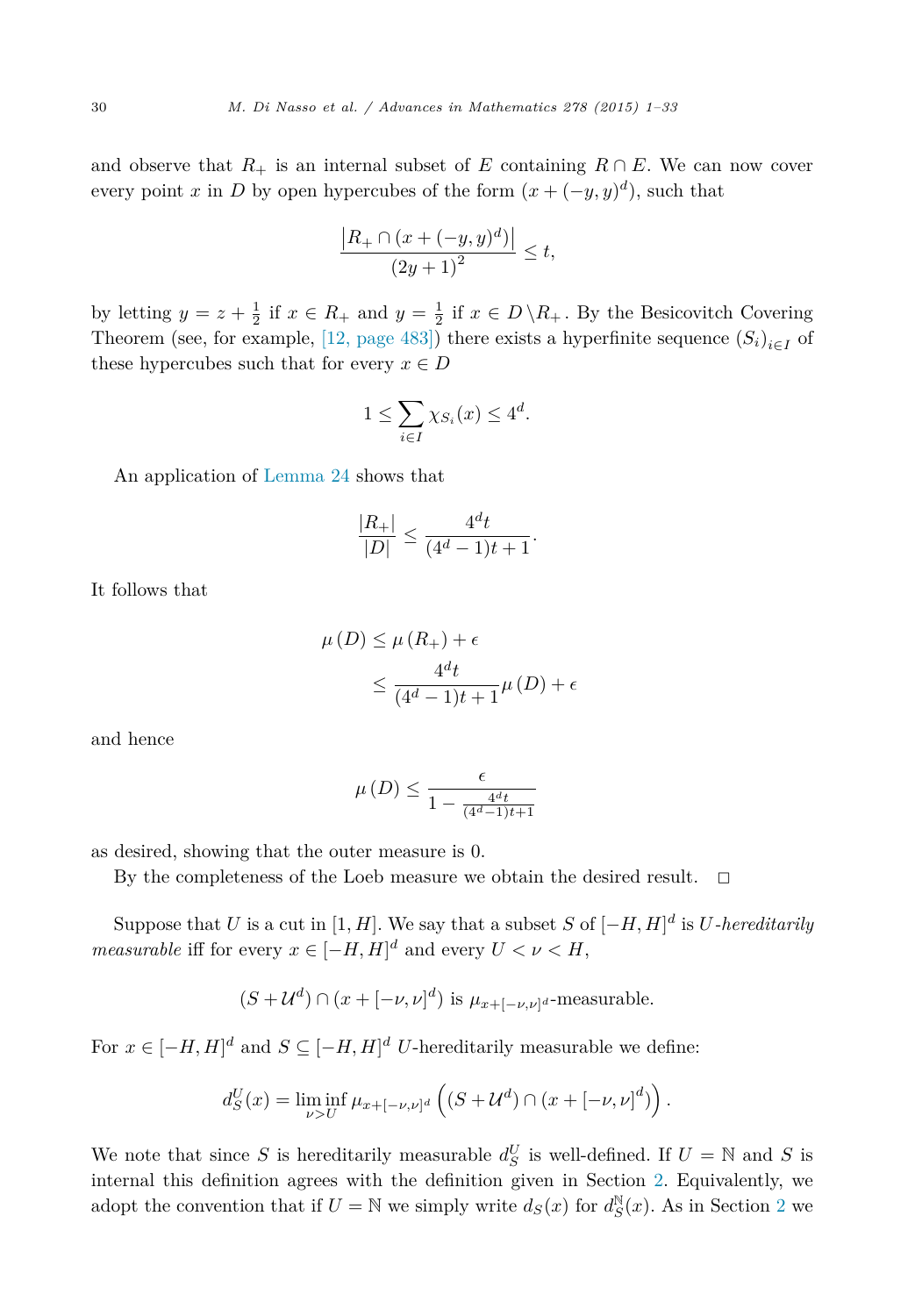say that *x* is a point of density of *S* iff  $d_S^U(x) = 1$ , and we write  $\mathcal{D}_S^U$  for the set of all points of density of *S* with respect to the cut *U*.

We say that a cut *U* has *countable cofinality* iff there exists an increasing sequence  $x_n \in * \mathbb{N}$  such that  $\bigcup_{n \in \mathbb{N}} [1, x_n] = U$ , and that *U* has *countable coinitiality* iff there exists a decreasing sequence  $x_n \in {}^{\ast} \mathbb{N}$  such that

$$
\bigcap_{n\in\mathbb{N}}[1,x_n]=U.
$$

**Proposition 26.** For any cut U in  $[1, H]$ , every internal set contained in  $[-H, H]^d$  is *U-hereditarily measurable.*

**Proof.** Since any internal set intersected with any  $x + [-\nu, \nu]^d$  is internal, it suffices to show that for any internal set  $E, E + U^d$  is  $\mu_{x+[-\nu,\nu]^d}$ -measurable. We will simply write  $\mu$  for  $\mu_{x+[-\nu,\nu]^d}$ . If *U* has countable cofinality then  $E+\mathcal{U}^d$  is a countable union of internal sets of the form  $E \pm [1, x_n]^d$  and so is measurable. If *U* has countable coinitiality then  $E + U^d$  is a countable intersection of internal sets of the form  $E \pm [1, x_n]^d$  and so is measurable. So, we assume that  $U$  has neither countable coinitiality nor countable cofinality. Let

$$
\gamma = \inf \left\{ \mu \left( E + [-K, K]^d \right) : K > U \right\}
$$

and

$$
\delta = \sup \left\{ \mu \left( E + [-K, K]^d \right) : K < U \right\}.
$$

It suffices to show that  $\gamma = \delta$ . Assume the contrary, that  $\gamma > \delta$ . Let  $K_n > U$  be decreasing such that

$$
\mu(E + [-K_n, K_n]^d) < \gamma + 1/n
$$

for all  $n \in \mathbb{N}$ . Since the coinitiality of *U* is uncountable, there exists  $K' > U$  such that

for any 
$$
K \leq K'
$$
 and  $K > U$ ,  $\mu(E + [-K, K]^d) = \gamma$ .

Symmetrically, we can find a  $K'' < U$  such that

for any 
$$
K \ge K''
$$
 and  $K < U$ ,  $\mu(E + [-K, K]^d) = \delta$ .

Let  $\eta = \frac{1}{2}(\gamma + \delta)$ , and let

$$
X = \left\{ K \in [K'', K'] : \left| E + \left[ -K, K \right]^d \right| / (2\nu + 1)^d \le \eta \right\}.
$$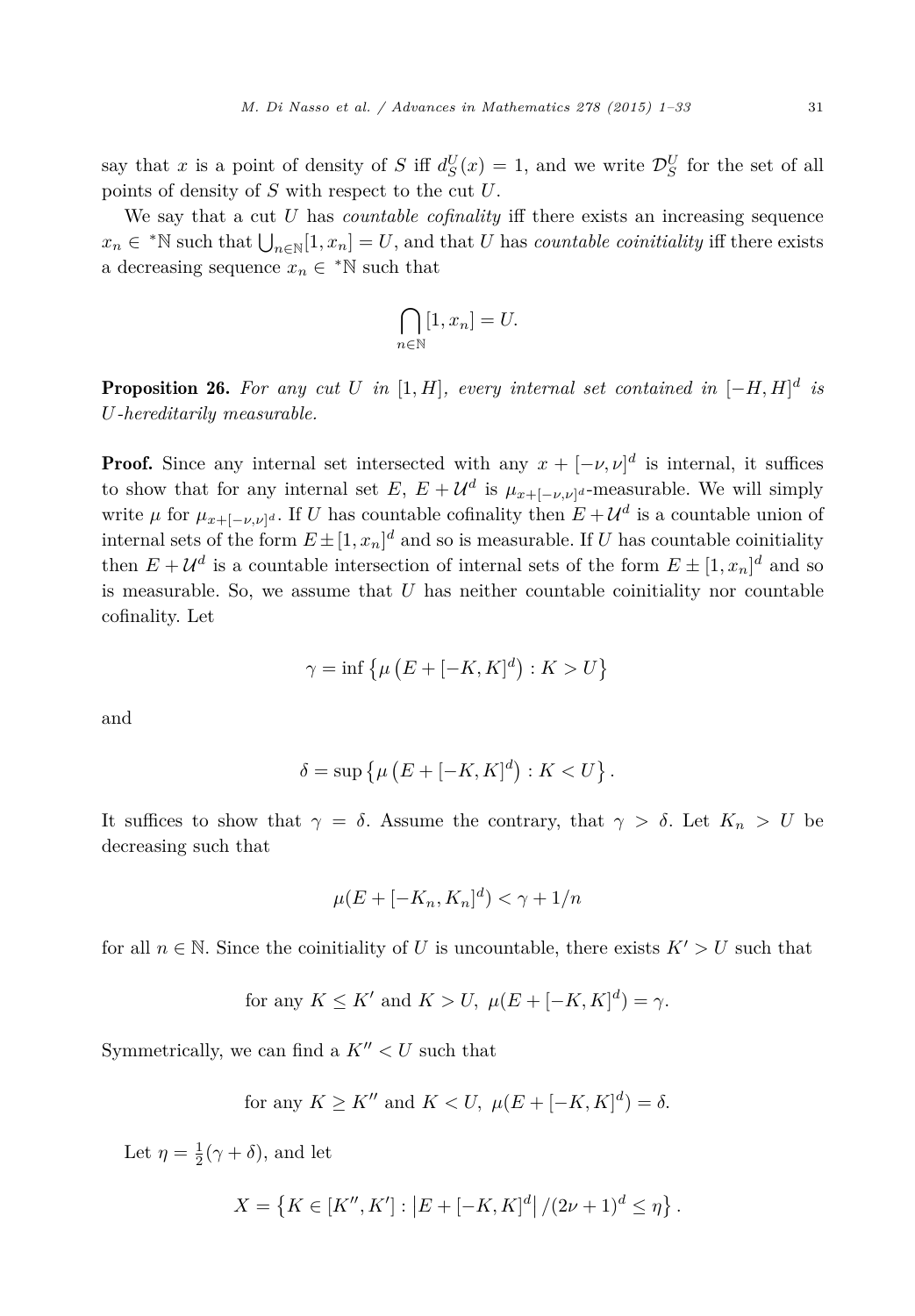<span id="page-31-0"></span>Then *X* is internal and  $U \cap [K'', K'] \subseteq X$ . So,  $X \cap ([K'', K'] \setminus U)$  is nonempty. Let  $K \leq K'$  and  $K > U$  be such that

$$
\mu(E + [-K, K]^d) \approx |E + [-K, K]^d | / (2\nu + 1)^d \le \eta.
$$

This contradicts the fact that  $\gamma > \eta$ .  $\Box$ 

**Proposition 27.** Let  $H \in \mathbb{N} \setminus \mathbb{N}$ , U be a cut in  $[1, H]$ , and  $S \subseteq [-H, H]^d$  be hereditarily *measurable. Then the set*

$$
\left\{x \in S + \mathcal{U}^d : d_S(x) < 1\right\}
$$

*has Loeb measure zero relative to*  $[-H, H]^d$ *.* 

**Proof.** Fix an  $\epsilon > 0$ . Since  $S + U^d$  is measurable there exists  $E \subseteq S + U^d$  such that *E* is internal and  $\mu_{[-H,H]^d}(S \backslash E) < \epsilon$ . Then

$$
\left\{x \in S + \mathcal{U}^d : d_S(x) < 1\right\} \subseteq \left\{x \in E + \mathcal{U}^d : d_E(x) < 1\right\} \cup (S + \mathcal{U}^d \setminus E).
$$

It follows that the outer measure of

$$
\left\{x \in S + \mathcal{U}^d : d_S(x) < 1\right\}
$$

is at most  $\epsilon$ . Since  $\epsilon$  is arbitrary, the outer measure is 0, and the result follows by the completeness of the Loeb measure.  $\square$ 

Corollary 28 is a generalization of [Theorem 4.](#page-7-0)

**Corollary 28.** If E is an internal subset of  $[-H, H]^d$  and U is a cut in  $[1, H]$  then  $\mathcal{D}_E^U$  is  $\mu_{[-H,H]^d}$  *-measurable,* and  $\mu_{[-H,H]^d}(\mathcal{D}_E^U) = \mu_{[-H,H]^d}(E + \mathcal{U}^d)$ .

**Proof.**  $\mathcal{D}_{E}^{U} = (E + \mathcal{U}^{d}) \setminus \{x \in E + \mathcal{U}^{d} : d_{E}(x) < 1\}$ , and the conclusion follows.  $\Box$ 

It would be interesting to know if the results of Section [3](#page-12-0) and Section [4](#page-17-0) generalize to more general amenable groups.

It would also be interesting to know if the density theorem in the space of monads of cuts other than  $U = N$  or some  $U_K$  can be used to obtain new standard results.

# Acknowledgments

This work was partly completed during a week-long meeting at the American Institute for Mathematics on June 3–7, 2013 as part of the SQuaRE (Structured Quartet Research Ensemble) project "Nonstandard Methods in Number Theory." The authors would like